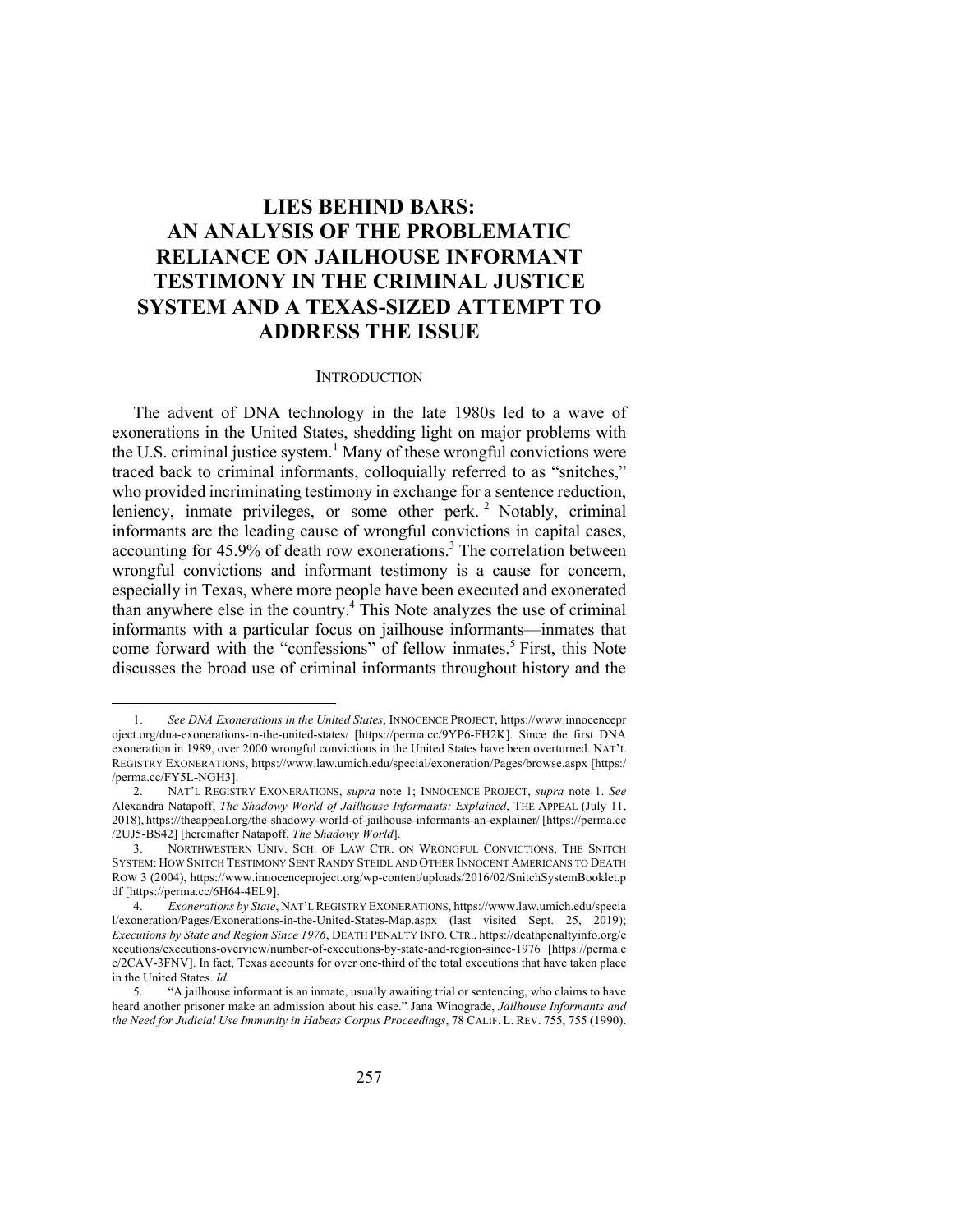problems that have arisen therefrom.<sup>6</sup> Second, it examines *Nolley v. State*,<sup>7</sup> the Texas Court of Criminal Appeals case that inspired legislative change in Texas. $8$  Third, this Note assesses Texas House Bill 34, $9$  which is Texas's latest legislative effort to regulate the use of jailhouse informants and has been referred to as "the most comprehensive effort yet to rein in the dangers of transactional snitching." <sup>10</sup> Finally, this Note proposes a solution to address the problem of unreliable jailhouse informant testimony that requires judges to serve a "gatekeeping role" through which they could filter out unreliable testimony before trial.<sup>11</sup> As part of this solution, this Note recommends giving judges and defense attorneys access to a statewide database containing information on every jailhouse informant ever used so that they do not have to rely on the prosecution to produce that information. Though this solution will add to the workload of judges, it is necessary to prevent prosecutorial misconduct and ensure the integrity of the U.S. criminal justice system.

## I. INFORMANT USE THROUGHOUT HISTORY

The criminal informant system dates back to 18th century Great Britain.<sup>12</sup> In old England, Parliament offered monetary rewards in exchange for incriminating information.<sup>13</sup> This "blood money" cultivated lies and fear within the society and created a "cycle of betrayal," where snitches sold out other people only to be later sold out themselves.<sup>14</sup> This reality is exemplified by the case of Charles Cane, who "provided evidence that sent two men to their deaths in 1755. A few months later, a snitch did unto him as he had done unto others. . . . Cane was hanged at Tyburn in  $1756...$ <sup>15</sup>

13. *Id.*

14. *Id.*

15. *Id.*

<sup>6.</sup> *See infra* Part I.

<sup>7.</sup> Nolley v. State, No. 02-98-00253-CR (Tex. App.—Fort Worth Sept. 23, 1999), *aff'd sub nom. Ex parte* Nolley, No. WR-46,177-02 (Tex. Crim. App. Jan. 10, 2001), *vacated sub nom. Ex parte*  Nolley, No. WR-46,177-03, 2018 WL 2126318 (Tex. Crim. App. May 9, 2018).<br>8. See infra Part II.

<sup>8.</sup> *See infra* Part II*.* 

<sup>9.</sup> H.B. 34, 85th Leg., Reg. Sess. (Tex. 2017).

<sup>10.</sup> *See infra* Part III. Editorial, *Texas Cracks Down on the Market for Jailhouse Snitches*, N.Y. TIMES (July 15, 2017), https://www.nytimes.com/2017/07/15/opiniont/sunday/texas-cracks-down-on-th e-market-for-jailhouse-snitches.html [https://perma.cc/65HX-47GA]. Innocence Project legislative strategist Michelle Feldman recognizes Texas as "the gold standard in innocence reform." Jolie McCullough & Justin Dehn, *How Some See Texas as the "Gold Standard" Against Wrongful Convictions*, TEX. TR. (Sept. 20, 2017, 12:00 AM), https://www.texastribune.org/2017/09/20/texas-law makers-hope-prevent-wrongful-convictions/ [https://perma.cc/2JP9-UFU7].

<sup>11.</sup> *See infra* Part IV. The solution set forth herein is applicable not only in Texas but in all states. 12. NORTHWESTERN UNIV. SCH. OF LAW CTR. ON WRONGFUL CONVICTIONS, *supra* note 3, at 2. "The history of the snitch is long and inglorious, dating to the common law." *Id.*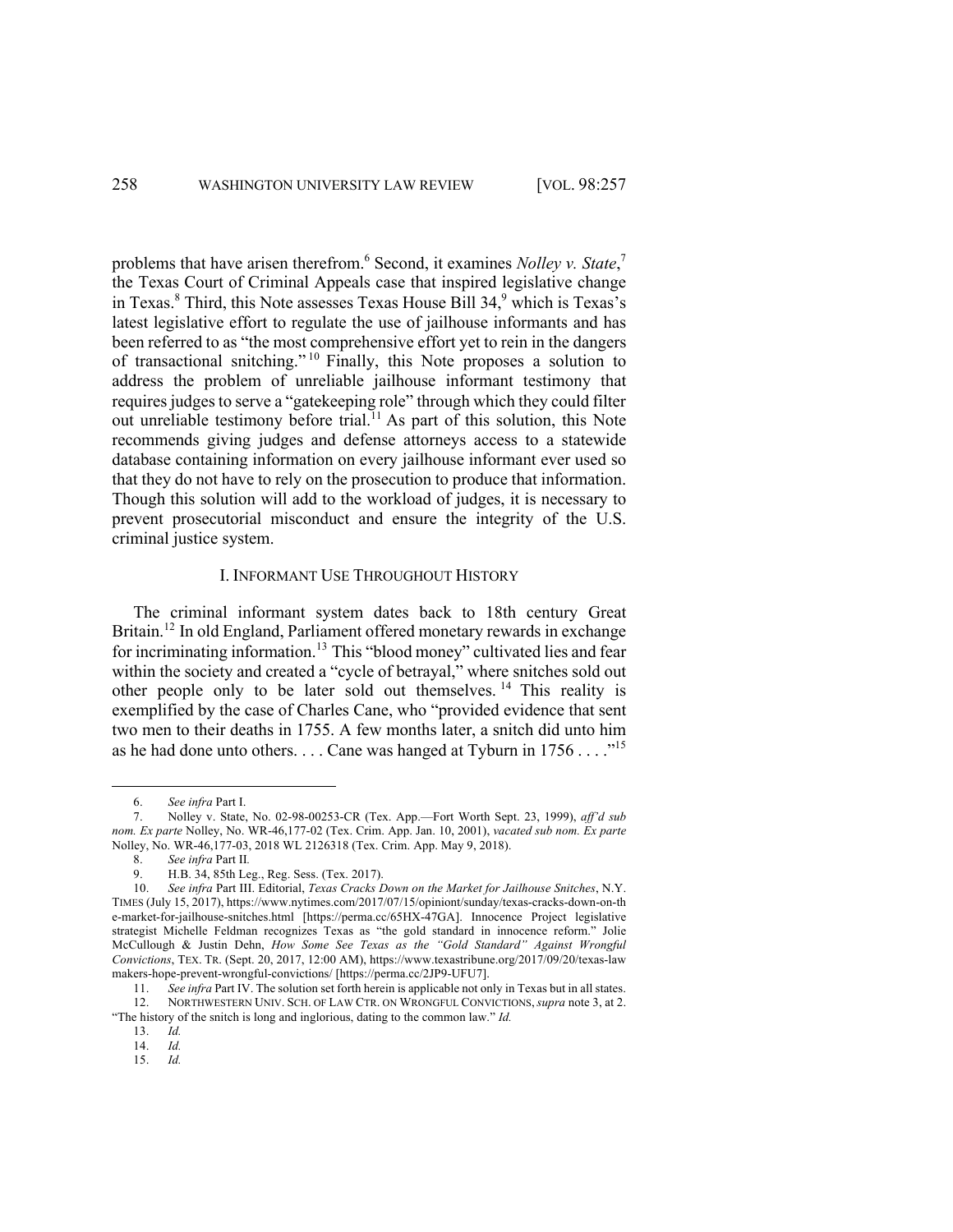The criminal informant system likely came to the New World aboard the *Mayflower*. <sup>16</sup> In fact, the first known wrongful conviction in the United States—the 1819 conviction of Jesse Boorn in Manchester, Vermont—can be traced back to a jailhouse informant.<sup>17</sup> The informant, Silas Merrill, shared a jail cell with Jessee Boorn and would later testify that Jessee confessed to a murder.<sup>18</sup> Luckily, Boorn was saved from the noose when the "murder victim" turned up alive in New Jersey.<sup>19</sup>

Though the "blood money" of the 1700s has been replaced by sentencing leniency and other perks that are more hidden from the public eye, the informant system remains prevalent in modern America.<sup>20</sup> Every year, the government offers thousands of informants lighter sentences or leniency in exchange for incriminating testimony.<sup>21</sup> The U.S. Sentencing Commission reports that defendants across all categories of federal offenses receive sentence reductions for cooperation with police and prosecutors. <sup>22</sup> Additionally, the Commission reports that at least half of all defendants facing federal drug charges cooperate with agents in some way.<sup>23</sup> While this federal data points to widespread informant use, criminology studies at the state and local levels indicate that informant use is even more prevalent than federal data suggests. $^{24}$ 

Perhaps the most glaring statistics that evidence informant use in modern America are those that relate to exonerations. Criminal informants are the leading cause of wrongful convictions in capital cases, playing a role in about fifty percent of death row exonerations. <sup>25</sup> Furthermore, jailhouse informant testimony is involved in about twenty percent of all DNA-based

<sup>16.</sup> *Id.*

<sup>17.</sup> *Id.*

<sup>18.</sup> *Id.*

<sup>19.</sup> *Id.*

<sup>20.</sup> Alexandra Natapoff, *Secret Justice: Criminal Informants and America's Underground Legal System*, PRISON LEGAL NEWS (June 15, 2010), https://www.prisonlegalnews.org/news/2010/jun/15/secr et-justice-criminal-informants-and-americas-underground-legal-system/ [https://perma.cc/8N6Z-MEC Y] [hereinafter Natapoff, *Secret Justice*].

<sup>21.</sup> *Id.* According to scholar Alexandra Natapoff, "[t]he practice of trading information for guilt is so pervasive that it has literally become a thriving business." Natapoff describes a "for-profit snitch ring" at a federal prison where "prisoners were buying and selling information about pending cases to offer to prosecutors in order to reduce their own sentences." *Id.*

<sup>22.</sup> *Id.*

<sup>23.</sup> This cooperation could include coming forward with incriminating information or making a controlled purchase. *See id.* A "controlled purchase" is defined as "[t]he purchase of contraband by an undercover officer or an informant for the purpose of setting up an arrest of the seller." *Controlled Purchase*, BLACK'S LAW DICTIONARY (11th ed. 2019).

<sup>24.</sup> Natapoff, *Secret Justice*, *supra* note 20.

<sup>25.</sup> NORTHWESTERN UNIV. SCH. OF LAW CTR. ON WRONGFUL CONVICTIONS, *supra* note 3, at 3. *See also* Samuel R. Gross et al., *Exonerations in the United States, 1989 Through 2003*, 95 J. CRIM. L. & CRIMINOLOGY 523, 543–44 (2005).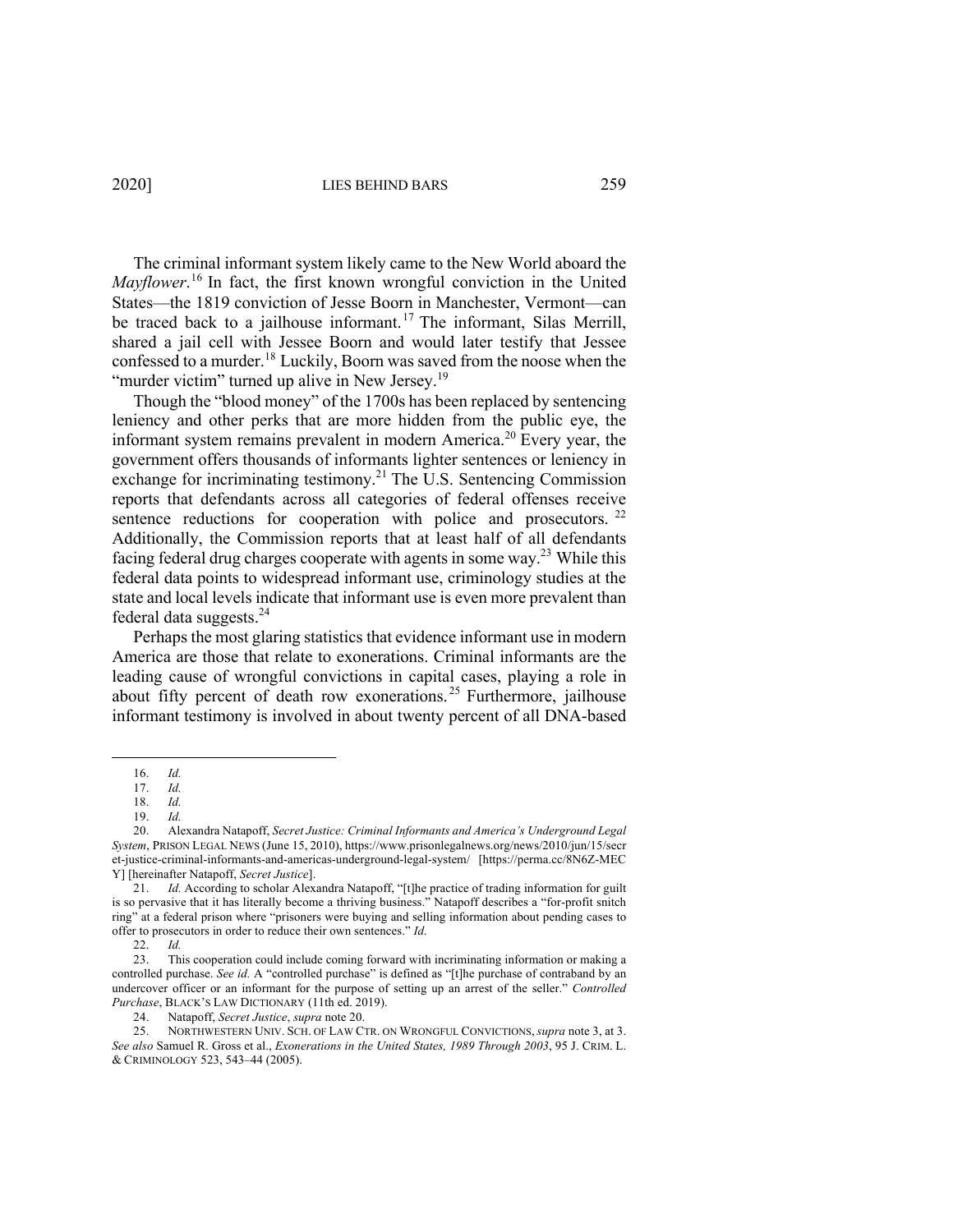exonerations.<sup>26</sup> Though the data on informant use is somewhat limited, $27$ these reports and findings confirm that the informant system remains a pervasive reality.<sup>28</sup>

#### *A. An Incentive-Fueled System*

The informant system is fueled and perpetuated by incentives. On one side of the table, prosecutors and law enforcement officials face immense pressure to secure convictions. Informants provide them with a relatively simple way to solve complicated crimes. One scholar explains that "[i]n some instances, such as white-collar or gang crime, criminal activity is so secretive, complex, or hard to detect, or involves such ever-present threats of violence against co-conspirators straying from the criminal fold, that prosecution is impracticable without informants."29 Another writes:

There is a cold brutality and inherent risk of unreliability in the way we use the threat of vastly greater prison time to squeeze information out of culpable defendants. But no equally effective tool for prying closely held information about corrupt dealings or other, less genteel forms of organized crime, has been devised.30

Prosecutors have wide discretion and many resources at their disposal when it comes to dealing with informants.<sup>31</sup> They can drop charges, refrain from arresting someone, or recommend a lower sentence in exchange for information.<sup>32</sup> In sum, informant bargaining serves as an invaluable tool in the prosecutor's briefcase—one that is used in thousands of cases every year. 33

On the opposite side of the table, becoming an informant serves as an appealing alternative to facing mandatory minimums, overcrowded prisons,

<sup>26.</sup> *Informing Injustice: The Disturbing Use of Jailhouse Informants*, INNOCENCE PROJECT, https://www.innocenceproject.org/informing-injustice/ [https://perma.cc/774X-8U8Z] [hereinafter *Informing Injustice*].

<sup>27.</sup> Data on informant use is limited due to the fact that most state and local governments do not keep track of informant use. Natapoff, *Secret Justice*, *supra* note 20.

<sup>28.</sup> As stated by the Tenth Circuit, "[t]his ingrained practice of granting lenience in exchange for testimony has created a vested sovereign prerogative in the government." United States v. Singleton, 165 F.3d 1297, 1301 (10th Cir. 1999).

<sup>29.</sup> Andrew E. Taslitz, *Prosecuting the Informant Culture*, 109 MICH. L. REV. 1077, 1080 (2011). Natapoff notes that "[t]he FBI's use of mafia informants—some of them murderers—helped dismantle organized crime." Natapoff, *The Shadowy World*, *supra* note 2.

<sup>30.</sup> Daniel Richman, *Federal White Collar Sentencing in the United States: A Work in Progress*, 76 LAW & CONTEMP. PROBS. 53, 67–68 (2013).

<sup>31.</sup> Natapoff, *The Shadowy World*, *supra* note 2.

<sup>32.</sup> *Id.* Notably, officials have been known to lie, break rules, and even commit crimes to reward or protect their criminal informants. *Id.*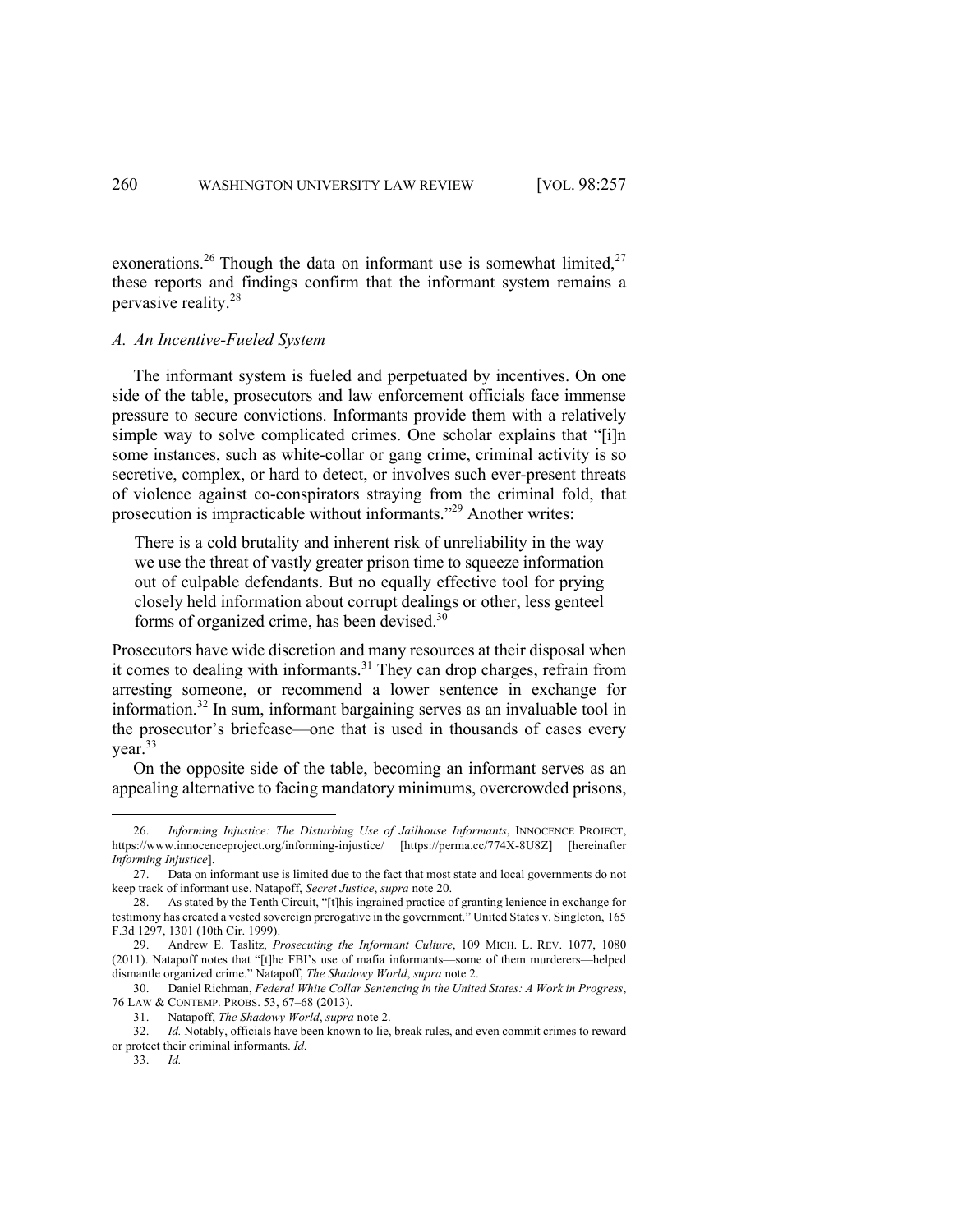and serious criminal charges. The U.S. Sentencing Guidelines allow for a departure from a mandatory minimum sentence when an offender has offered "substantial assistance" in investigating or prosecuting another wrongdoer. <sup>34</sup> Federal Rule of Criminal Procedure 35 allows for the reduction of a sentence if a defendant provides "substantial assistance" after having already received the sentence.<sup>35</sup> While the most common benefit informants receive is sentencing leniency, other possible benefits include improved conditions of confinement, drugs, money, and even legal immigration status for family members or themselves.<sup>36</sup> These strong incentives on both sides of the table ultimately work together to perpetuate the informant system.

## *B. Jailhouse Informants*

Jailhouse informants merit special consideration, as they are notoriously unreliable.<sup>37</sup> Indeed, since the U.S. Supreme Court ruled the use of jailhouse informants constitutional in 1966, over 140 people have been exonerated in murder cases that involved jailhouse informant testimony.<sup>38</sup> Because they are already behind bars, jailhouse informants have a greater incentive to lie and are highly motivated to cooperate with law enforcement officials.<sup>39</sup> As one researcher puts it, "they have so little to lose and so much to gain . . .

<sup>34.</sup> 18 U.S.C. § 3553(e) (2018); Taslitz, *supra* note 29, at 1078–79. Whether a mandatory minimum applies or not, the U.S. Sentencing Guidelines permit the court to depart downward from the sentence specified by the guidelines only upon a motion by the government stating that the defendant has substantially assisted the investigation or prosecution of another person. U.S. SENTENCING COMM'N, GUIDELINES MANUAL § 5K1.1 (2018). Although the Supreme Court made the guidelines advisory rather than mandatory through a series of decisions, courts still give them substantial weight. Taslitz, *supra*  note 29, at 1079.

<sup>35.</sup> FED. R. CRIM. P. 35; Taslitz, *supra* note 29, at 1079. Taslitz notes that "[t]his provision incentivizes jailhouse snitches to lie even after their conviction." *Id.*

<sup>36.</sup> Natapoff, *The Shadowy World*, *supra* note 2.

<sup>37.</sup> *See* Taslitz, *supra* note 29, at 1077. Ellen Reasonover, who served seventeen years before being exonerated, stated, "I lost my child, my freedom, and nearly my life because of false jailhouse informant testimony." *Informing Injustice*, *supra* note 26. Martin Reeves, who was wrongfully convicted and imprisoned for twenty-one years based on false jailhouse informant testimony, stated, "It was just way too easy for the state to use the [jailhouse informant] . . . against me . . . and then they just let him out." *Id.*

<sup>38.</sup> Katie Zavadski & Moiz Syed, *30 Years of Jailhouse Snitch Scandals*, PROPUBLICA (Dec. 4, 2019), https://projects.propublica.org/graphics/jailhouse-informants-timeline [https://perma.cc/47EY-4 9PK].<br>39.

There are a number of immediate jail-related benefits that inmates can gain from providing information, such as dropped charges (release), cash that can be spent at the jail commissary, visiting privileges, food, cigarettes, cell assignments, and phone access. Natapoff, *The Shadowy World*, *supra* note 2. "In jail, it is widely understood that helping prosecutors and the police can earn extraordinary benefits, from reduced sentences to dismissed charges." Pamela Colloff, *How This Con Man's Wild Testimony Sent Dozens to Jail, and 4 to Death Row*, N.Y. TIMES (Dec. 4, 2019), https://www.nytimes.co m/2019/12/04/magazine/jailhouse-informant.html [https://perma.cc/3XCH-P49N].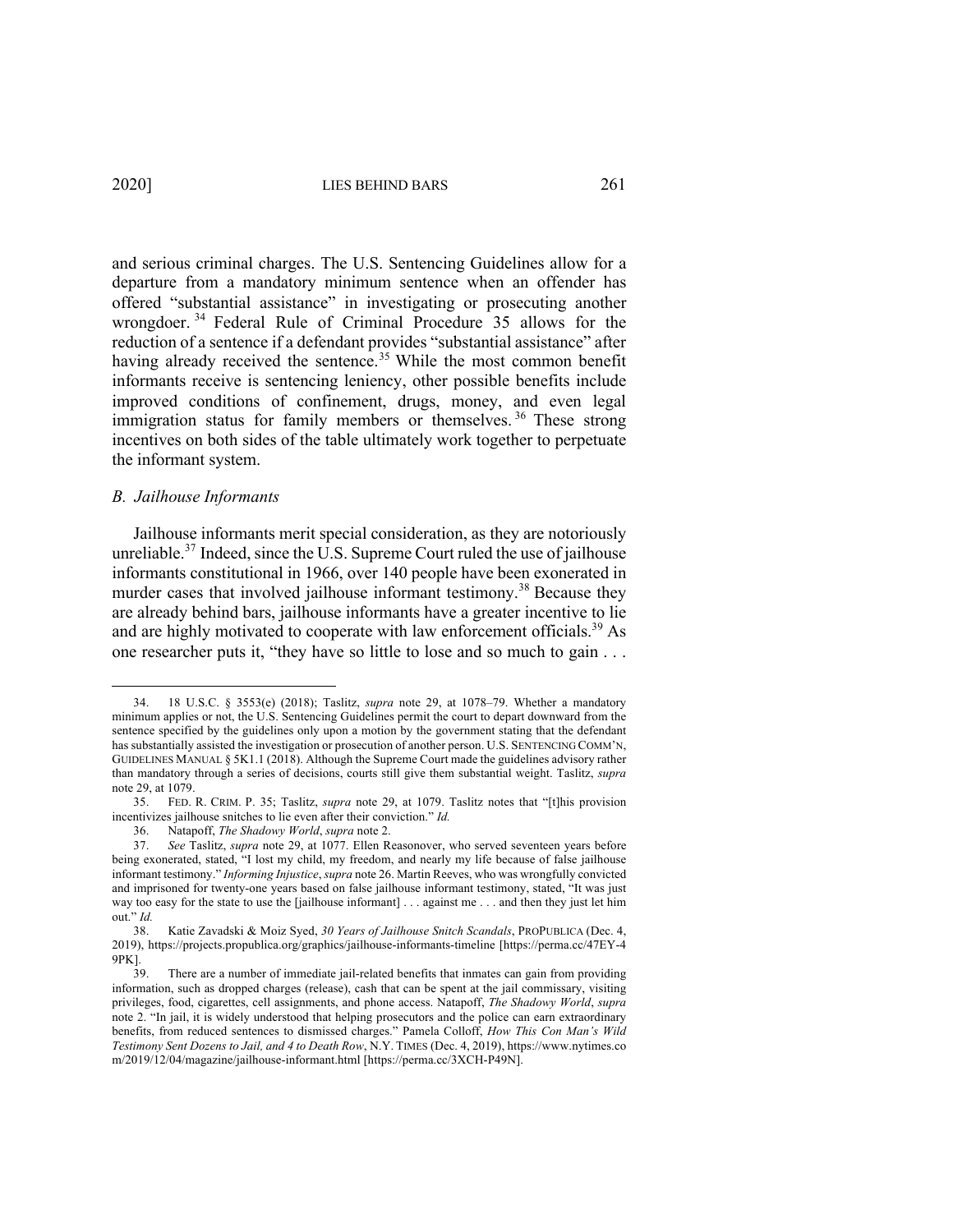."<sup>40</sup> Moreover, living in close quarters with other inmates awaiting trial makes it easier for them to fabricate testimony based on details that they overhear and more likely that they will be solicited for testimony from officials. In the words of researcher Alexandra Natapoff, they are "surrounded by a ready-made supply of vulnerable targets who are already suspected of criminal conduct."<sup>41</sup> Among this "ready-made supply of vulnerable targets" are veteran informants who educate other inmates on how to convincingly fabricate information.<sup>42</sup> They learn to craft information that sounds accurate by stealing other inmates' legal papers, finding news reports, and colluding with others both on the inside and the outside.<sup>43</sup> The ease with which a jailhouse informant can convincingly fabricate testimony thanks to their unique position is illustrated by the case of Leslie White:

[White] demonstrated for the Los Angeles Sherriff's Department that he could convincingly fabricate a fellow inmate's murder confession. White proved that a jailhouse informant can gather enough information about a particular crime to testify against a defendant at trial without ever having met the defendant. Indeed, White and several other informants regularly used by the District Attorney's office have admitted to giving false testimony about various defendants' jailhouse confessions in order to obtain lenient treatment in their own cases. 44

Given that the unique position of jailhouse informants increases their propensity and ability to fabricate testimony, any reliance on jailhouse informant testimony in court is a serious cause for concern. Randy Arledge, who spent more than fourteen years in prison for a murder he did not commit thanks to the false testimony of a jailhouse informant, summed up this reality in simple, yet foreboding, language: "There'll always be somebody in jail that will lie for you . . . . If you don't stop the jailhouse inform[ants] ... the wrongful convictions ain't ever gonna stop."<sup>45</sup>

<sup>40.</sup> Jack Call, *Judicial Control of Jailhouse Snitches*, 22 JUST. SYS. J. 73, 74 (2001).

<sup>41.</sup> Natapoff, *The Shadowy World*, supra note 2.

<sup>42.</sup> *Id.* 

<sup>43.</sup> *Id.*

Winograde, *supra* note 5, at 756 (footnotes omitted).

<sup>45.</sup> McCullough & Dehn, *supra* note 10. Arledge was sentenced to ninety-nine years in prison for the brutal murder of a Texas woman. Maurice Possley, *Randolph Arledge*, NAT'L REGISTRY EXONERATIONS (Aug. 11, 2015), https://www.law.umich.edu/special/exoneration/Pages/casedetail.asp x?caseid=4114 [https://perma.cc/M3C3-MSBR]. After DNA evidence linked another man to the crime, jailhouse informant Bennie Lamas admitted to lying at Arledge's trial to get revenge on Arledge for having sex with his girlfriend. *Id.*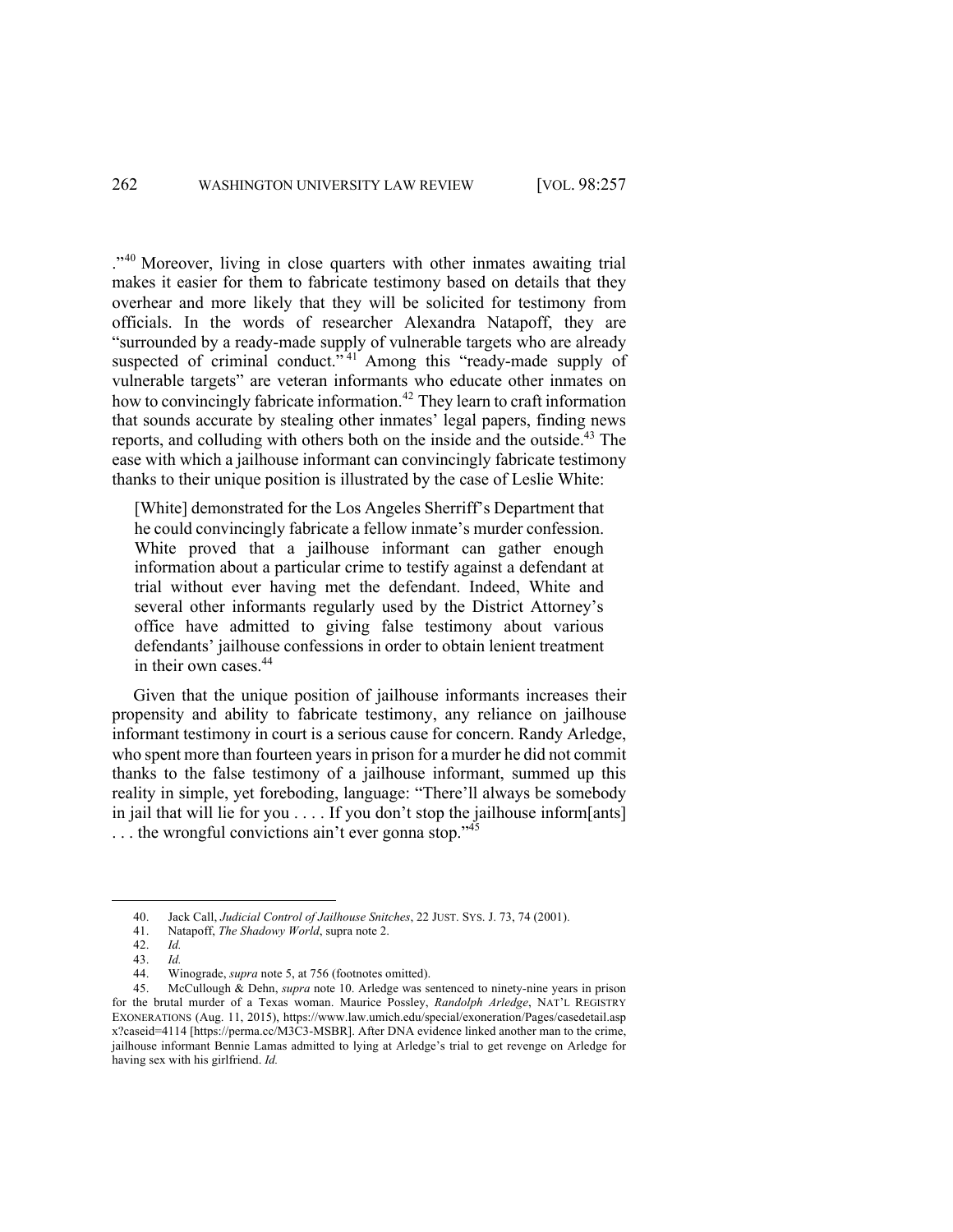#### *C. Judicially-Imposed Constraints on the Use of Jailhouse Informants*

There are some judicially-imposed constraints on the use of jailhouse informants in criminal proceedings. In 1964, the Supreme Court held in *Massiah v. United States* that the Sixth Amendment prohibits the government from "deliberately elicit[ing]" information from a suspect that has been formally charged with a crime in the absence of counsel.<sup>46</sup> In other words, the government may not strategically use a jailhouse informant to elicit incriminating information from a formally charged suspect.<sup>47</sup> More than a decade later, the Court clarified what it means to "deliberately elicit information" in *Brewer v. Williams*. <sup>48</sup> The *Brewer* court held that a detective's use of subtle, psychological pressure—e.g., suggesting to a mentally ill defendant that the police needed to find the murder victim's body to "give her a proper Christian burial"—constituted deliberate elicitation and, therefore, violated the defendant's Sixth Amendment right to counsel. 49

The contours of the "deliberate elicitation" standard are harder to define in the context of jailhouse informants due to the day-to-day atmosphere, relations, and pressures within a given jail cell, but the Supreme Court has made several attempts to do so. <sup>50</sup> In *United States v. Henry*, Billy Henry was charged in connection with a bank robbery and incarcerated in a jail in Virginia.51 The government contacted an informant jailed in the same cell block as Henry and instructed him to listen for any incriminating statements made by Henry but not to question Henry regarding the charges he faced.<sup>52</sup> The informant later provided testimony that would result in Henry's conviction, stating that "he had 'an opportunity to have some conversations with Mr. Henry while he was in the jail'" and that Henry described to him in detail the events surrounding the bank robbery.<sup>53</sup> The court of appeals vacated Henry's sentence and the Supreme Court affirmed, holding that "[b]y intentionally creating a situation likely to induce Henry to make

<sup>46.</sup> Massiah v. United States, 377 U.S. 201, 205–06 (1964). *See also* Call, *supra* note 40, at 75.

<sup>47.</sup> *Massiah*, 377 U.S. at 205–06.

<sup>48.</sup> Brewer v. Williams, 430 U.S. 387, 399–400 (1977).<br>49 Id. at 399: Matthew J. Merritt, Jailhouse Informant

<sup>49.</sup> *Id.* at 399; Matthew J. Merritt, *Jailhouse Informants and the Sixth Amendment: Is the U.S. Supreme Court Adequately Protecting an Accused's Right to Counsel?*, 44 B.C. L. REV. 1323, 1332 (2003).

<sup>50.</sup> Merritt, *supra* note 49, at 1324–25.

<sup>51.</sup> United States v. Henry, 447 U.S. 264, 265–66 (1980).

<sup>52.</sup> *Id.* at 266.

<sup>53.</sup> *Id.* at 267.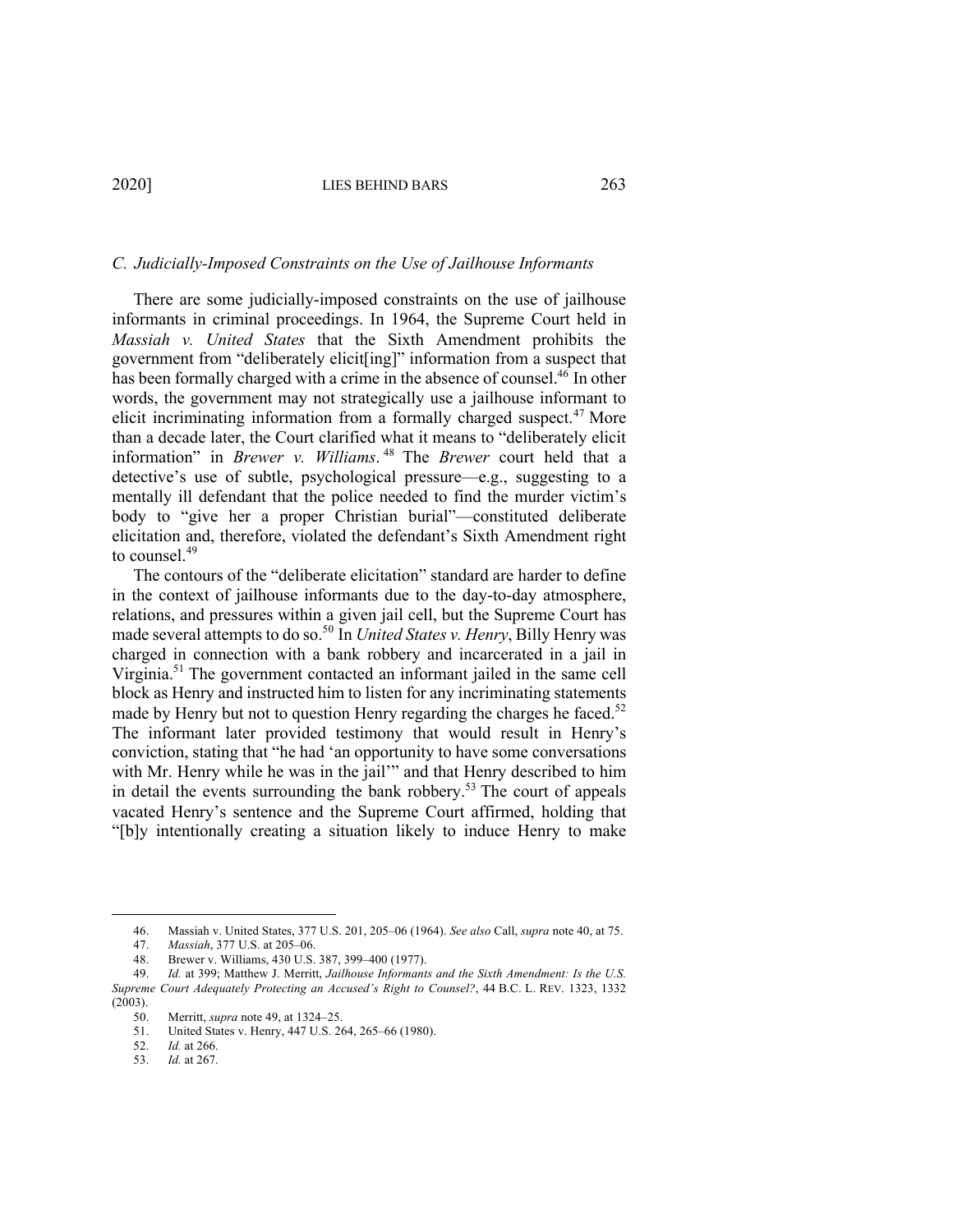incriminating statements without the assistance of counsel, the Government violated Henry's Sixth Amendment right to counsel."54

The Court reconsidered the Sixth Amendment in the context of jailhouse informants in *Kuhlmann v. Wilson*. <sup>55</sup> There, the defendant, Joseph Wilson, was charged with robbery and murder.<sup>56</sup> While awaiting trial, Wilson was incarcerated with an inmate named Benny Lee.<sup>57</sup> Unbeknownst to Wilson, Lee had previously agreed to act as an informant for authorities, who instructed him to simply "keep his ears open."<sup>58</sup> Shortly after Wilson's arrival, Wilson detailed his crime to Lee, who secretly took notes on the conversation.<sup>59</sup> Lee went on to testify about the conversation at trial, and Wilson was convicted of murder.<sup>60</sup> Soon thereafter, Wilson sought federal habeas corpus relief, citing *United States v. Henry* and asserting that his statements to Lee were obtained by measures that violated his Sixth Amendment rights. <sup>61</sup> The Supreme Court held that Wilson's Sixth Amendment rights had not been violated because the police and the informant did not take "action, beyond merely listening, that was designed deliberately to elicit incriminating remarks."62 In other words, according to the *Kulmann* court, a jailhouse informant can be used to collect information from another inmate as long as the informant is passively listening and not initiating conversation regarding the charges an inmate faces. $63$ 

In addition to imposing constraints on the ways that informants can collect information, the Constitution imposes certain trial-related obligations on prosecutors seeking to use informant testimony. In *Brady v. Maryland*, the Supreme Court held that "the suppression by the prosecution of evidence favorable to an accused upon request violates due process where the evidence is material either to guilt or to punishment, irrespective of the good faith or bad faith of the prosecution." $\delta$ <sup>4</sup> In the context of informants,

<sup>54.</sup> *Id.* at 274. The Court found deliberate elicitation by looking at conduct of both the government and the informant. *Id.*<br>55. Kuhlmann v. Wilson, 4

<sup>55.</sup> Kuhlmann v. Wilson, 477 U.S. 436, 457–59 (1986).

<sup>56.</sup> *Id.* at 438–39.

<sup>57.</sup> *Id.* at 439.

<sup>58.</sup> *Id.*

<sup>59.</sup> *Id.* at 439–40.

<sup>60.</sup> *Id.* at 440–41.

<sup>61.</sup> *Id.* at 441–43.

<sup>62.</sup> *Id.* at 459.

*Id.*; Merritt, *supra* note 49, at 1350–51.

<sup>64.</sup> Brady v. Maryland, 373 U.S. 83, 87 (1963). Evidence is considered "material" when there is "a reasonable probability that, had the evidence been disclosed to the defense, the result of the proceeding would have been different." Kyles v. Whitley, 514 U.S. 419, 433–34 (1995) (quoting United States v. Bagley, 473 U.S. 667, 682 (1985)). The Supreme Court has clarified that the accused need not request the materially impeaching information for the *Brady* duty to arise. United States v. Agurs, 427 U.S. 97, 106–07 (1976).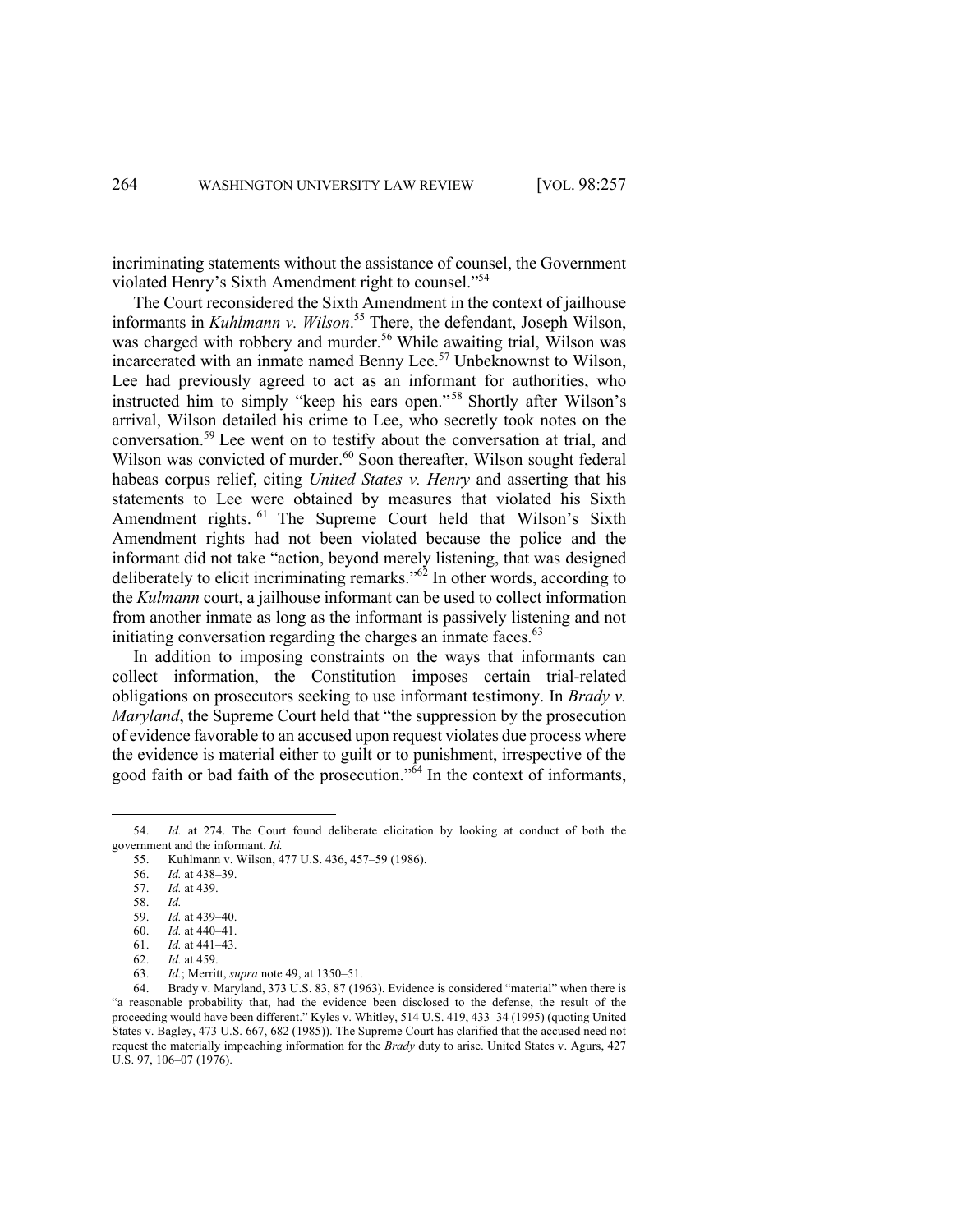this means that a prosecutor must turn over to the defense information that could be used to impeach the jailhouse informant, such as promises made to the informant in exchange for information or the informant's cooperation with law enforcement in other cases.<sup>65</sup> Scholars have noted that the *Brady* rule lacks sufficient teeth to influence many cases. <sup>66</sup> Specifically, "the *Brady* requirements allow too much risk that a prosecutor who has impeachment information that he or she knows the defense does not have will think it is unlikely that . . . the defense will ever discover the information on its own . . . and, therefore, will decide not to disclose it."<sup>67</sup> Another shortcoming of the *Brady* requirement in the context of jailhouse informants is that deals between the prosecution and an informant are often implicit, rather than express, and, therefore, there is nothing for the prosecution to disclose at trial.<sup>68</sup>

Given the weaknesses in the parameters identified by the Supreme Court for the use of jailhouse informants, state legislatures must implement additional restrictions.<sup>69</sup> Texas is among a small number of states that have enacted jailhouse informant laws within the past three years.<sup>70</sup> The wrongful conviction of John Nolley in *Nolley v. State* spurred legislative action in

<sup>65.</sup> *See* Giglio v. United States, 405 U.S. 150, 153–55 (1972) (applying *Brady* and holding that information that could be used to impeach the credibility of a witness, such as an immunity deal offered to the witness in exchange for testimony, must be disclosed to the defendant where the reliability of that witness may be determinative of the defendant's innocence or guilt); Call, *supra* note 40, at 81. Scholars have noted that "*Brady* marked a potentially revolutionary shift from traditionally unfettered adversarial combat toward a more inquisitorial, innocence-focused system." Stephanos Bibas, *The Story of* Brady v. Maryland: *From Adversarial Gamesmanship Toward the Search for Innocence?* 1 (U of Penn Law School, Public Law Working Paper No. 06-08,July 29, 2005), https://scholarship.law.upenn.edu/cgi/vie wcontent.cgi?article=1076&context=faculty\_scholarship [https://perma.cc/TG7L-6T2A].

<sup>66.</sup> Call, *supra* note 40, at 81*.* "Judges are too weak, prosecutors are too partisan, enforcement is too difficult, discovery is too limited, and plea bargains are too widespread for *Brady* to influence many cases. *Brady* remains an important symbol but in some ways a hollow one." Bibas, *supra* note 65, at 21.

<sup>67.</sup> Call, *supra* note 40, at 81. "[T]o establish a *Brady v. Maryland* claim, the defendant must initially show that the government possessed material favorable to the defense that the government did not disclose." United States v. Price, 566 F.3d 900, 910 (9th Cir. 2009).

<sup>68.</sup> NORTHWESTERN UNIV. SCH. OF LAW CTR. ON WRONGFUL CONVICTIONS, *supra* note 3, at 15. "Even absent a formal understanding, the reward inevitably comes—because failing to deliver in one case would chill prospective future snitches." *Id.*

Natapoff notes that state law "imposes almost no restraints on police and prosecutorial authority to create and reward informants." Natapoff, *Secret Justice*, *supra* note 20. She further writes that prosecutors have nearly "unre-viewable [sic] discretion to make charging decisions, and can make those decisions based on a defendant's cooperativeness or lack thereof." *Id.*

<sup>70.</sup> *See Lying Prisoners: New Laws Crack Down on Jailhouse Informants*, SPECTRUM NEWS (Sept. 15, 2019, 2:36 PM), https://spectrumlocalnews.com/tx/san-antonio/news/2019/09/15/lying-priso ners--new -laws-crack-down-on-jailhouse-informants [https://perma.cc/8RB6-PGR9].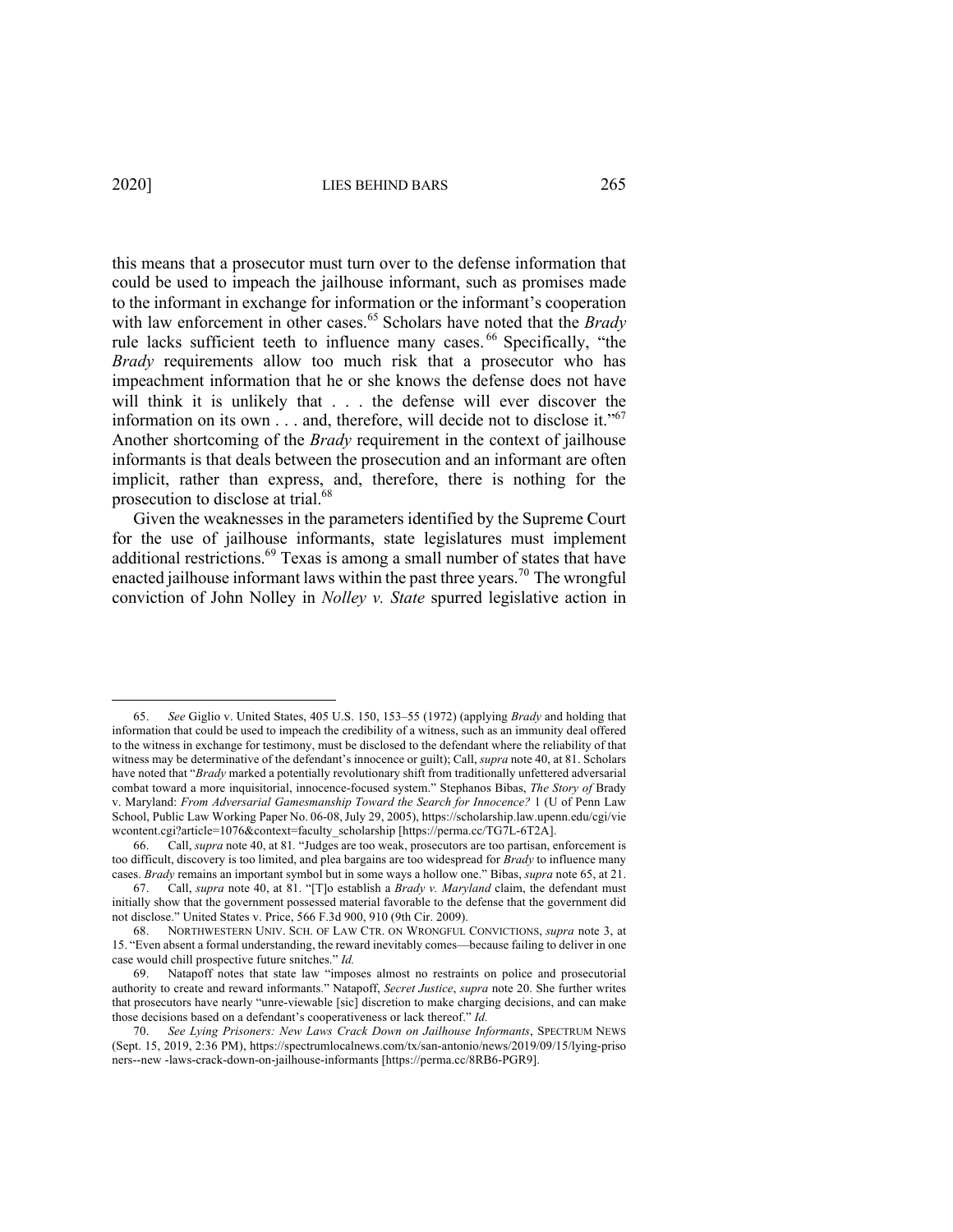Texas aimed at solving the problem of jailhouse informants once and for all. $71$ 

# II. *NOLLEY V. STATE*

On May 26, 1998, John Nolley was convicted of murder and sentenced to life in prison.72 The Texas Second District Court of Appeals affirmed his conviction. <sup>73</sup> His case would ultimately inspire Texas legislation that many view as the "gold standard" against wrongful convictions based on unreliable jailhouse informant testimony.<sup>74</sup> The facts of the case are as follows:

On Saturday, December 14, 1996, Sharon McLane's partially nude body was found face down in a pool of blood in the kitchen of her apartment.<sup>75</sup> Two knives and a piece of paper containing a partial handprint imprinted in blood were found underneath her body.<sup>76</sup> A third knife was found near her feet. <sup>77</sup> A pathologist reported thirty-seven puncture wounds and twenty slash wounds on her body.<sup>78</sup> Her spinal cord and trachea had been severed.<sup>79</sup>

McLane's neighbors reported hearing the "blood-curdling screams" of an adult woman around 3:00 p.m. on Thursday, likely the same day McLane had died. <sup>80</sup> One neighbor also reported seeing a tall, white man in a black cowboy hat walk from the breezeway adjacent to McLane's apartment about thirty minutes later. <sup>81</sup> A maintenance worker also saw the man in the cowboy hat and stated that the man looked nervous and suspicious.<sup>82</sup>

During the investigation, police linked John Nolley, a twenty-two-yearold black man, to McLane through voice messages left on her answering machine.<sup>83</sup> Police discovered that Nolley and his girlfriend had been good friends of McLane and that the three had eaten Thanksgiving dinner

<sup>71.</sup> Nolley v. State, No. 02-98-00253-CR (Tex. App.—Fort Worth Sept. 23, 1999), *aff'd sub nom. Ex parte* Nolley, No. WR-46,177-02 (Tex. Crim. App. Jan. 10, 2001), *vacated sub nom. Ex parte*  Nolley, No. WR-46,177-03, 2018 WL 2126318 (Tex. Crim. App. May 9, 2018).

<sup>72.</sup> Maurice Possley, *John Nolley*, NAT'L REGISTRY EXONERATIONS (Oct. 5, 2018), https://www .law.umich.edu/special/exoneration/Pages/casedetail.aspx?caseid=5386 [https://perma.cc/C2B8-CWM K] [hereinafter Possley, *John Nolley*].

<sup>73.</sup> Nolley v. State, No. 02-98-00253-CR (Tex. App.—Fort Worth Sept. 23, 1999).<br>74. See McCullough & Dehn, *supra* note 10; Grissom, *infra* note 111.

<sup>74.</sup> *See* McCullough & Dehn, *supra* note 10; Grissom, *infra* note 111.

<sup>75.</sup> Possley, *John Nolley*, *supra* note 72.

<sup>76.</sup> *Id.*

<sup>77.</sup> *Id.*

<sup>78.</sup> *Id.*

<sup>79.</sup> *Id.*

<sup>80.</sup> *Id.* Mclane's "precise time of death was not determined, although the pathologist estimated she was killed prior to 10 a.m. on Friday, December 13." *Id.*

<sup>81.</sup> *Id.*

<sup>82.</sup> *Id.*

<sup>83.</sup> *Id.*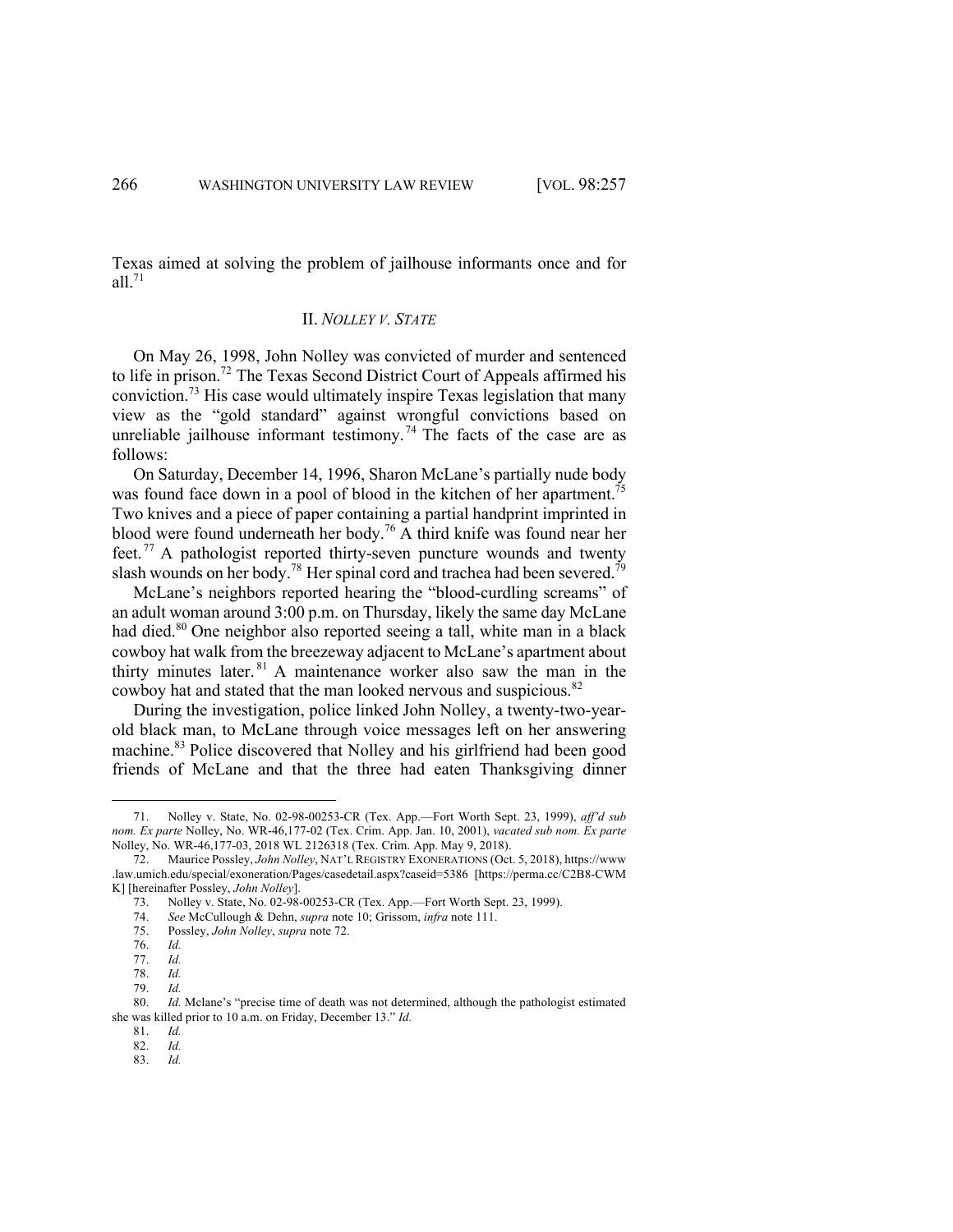together a few weeks prior to the incident.<sup>84</sup> In an initial interview, Nolley told police he had not seen McLane the week that her body was found.<sup>85</sup> However, in a later interview, he admitted that he had seen her that Wednesday night.<sup>86</sup> He stated that he had brought her beer and marijuana and then drank and smoked with her at her apartment.<sup>87</sup> He explained that he had lied in his initial interview because smoking and selling marijuana were violations of his parole. <sup>88</sup> Investigators found a beer bottle in McLane's trash can with Nolley's fingerprint on it.<sup>89</sup> In August 1997, Nolley was arrested, charged with murder, and booked into the Tarrant County Jail, where he would remain until trial.<sup>90</sup>

The prosecution relied on the testimony of jailhouse informant John O'Brien, an inmate at Tarrant County Jail. <sup>91</sup> O'Brien testified that in October 1997, he was chatting with Nolley in the jail library when Nolley confessed that he had killed McLane;<sup>92</sup> "[h]e told me that he went to this lady's house with the intentions to rob her and during the robbery, that the lady resisted. He claimed there was blood on his shoes and that she put up a fight and that's why he had to kill her."93

O'Brien had nine previous felony convictions, numerous parole revocations, and was in jail on a charge of theft of farm equipment worth over \$75,000.<sup>94</sup> One month after O'Brien told investigators of Nolley's "confession," O'Brien was released on parole.<sup>95</sup> O'Brien testified that he had already entered a plea agreement when he came forward with information on Nolley and that the agreement was in no way related to his testimony. <sup>96</sup> He further testified that he had never before acted as an informant.<sup>97</sup> With O'Brien as the star witness for the prosecution, Nolley was convicted and sentenced to life.<sup>98</sup>

In 2000, two years after his conviction, Nolley reached out to the Innocence Project for help.<sup>99</sup> The non-profit legal organization eventually

- 84. *Id.* 85. *Id.*
- 86. *Id.*
- 87. *Id.*
- 88. *Id.* 89. *Id.*
- 90. *Id.*
- 91. *Id.*
- 92. *Id.* 93. *Id.*
- 94. *Id.*
- 95. *Id.*
- 96. *Id.* 97. *Id.*
- 98. *Id.*
- 99. *Id.*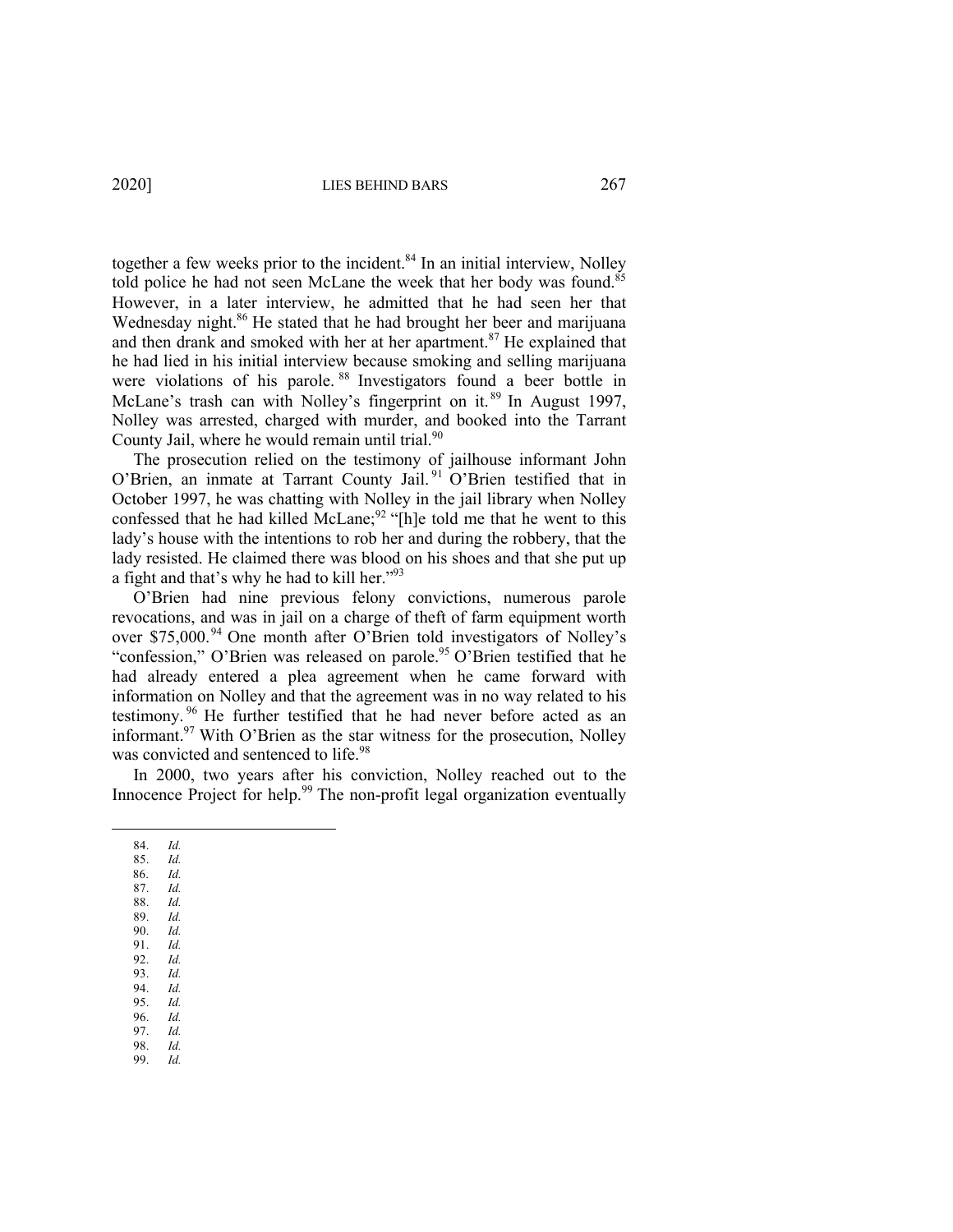looked into his case and, in 2008, filed a request for DNA testing, which had become much more advanced since the trial.<sup>100</sup> In 2015, the Tarrant County District Attorney arranged for DNA testing and fingerprint analysis and formed a conviction integrity unit to re-investigate the case.<sup>101</sup> The test results indicated that the blood on one of the knives belonged to a male other than Nolley.<sup>102</sup> They also revealed that the partial handprint on the piece of paper did not belong to Nolley or McLane.<sup>103</sup> Shockingly, in reviewing the prosecution's files, the conviction integrity unit discovered a note written by the grand jury prosecutor that stated, "How can we indict Nolley if bloody palm is not his?"<sup>104</sup> The word "not" had been underlined twice.<sup>105</sup>

Further investigation revealed records indicating that O'Brien had, in fact, been used as an informant in prior cases, including another murder case.106 The investigators also discovered documents showing that the trial prosecutor had known of O'Brien's involvement in other cases and that O'Brien had received favorable treatment in exchange for his testimony in Nolley's case.<sup>107</sup> The Innocence Project used this information in a petition for a writ of habeas corpus filed on behalf of Nolley, stating that at trial, the prosecutor, "stood mute when O'Brien falsely swore to Mr. Nolley's jury that at no time had he so much as attempted 'to work any deal' in exchange for serving as a State informant."<sup>108</sup>

Based on all of this evidence, the Texas Court of Criminal Appeals vacated Nolley's conviction in 2018.<sup>109</sup> The judge signed the order dismissing the case and turned to face Nolley, stating, "I want to apologize for what happened to you. I realize that cannot take back 21 years, but to

<sup>100.</sup> *Id.*

<sup>101.</sup> *Id.* Investigators had performed DNA tests in the original case on bloodstains, a black briefcase, and a bloodstained sock, but DNA technology was rudimentary at the time. *Id.* The original test results were inconclusive and in no way linked Nolley to the crime. *Id.*

<sup>102.</sup> *Id.*

<sup>103.</sup> *Id.*

<sup>104.</sup> *Id.* 105. *Id.*

<sup>106.</sup> *Id.*

<sup>107.</sup> *Id.*

<sup>108.</sup> *Id.*

<sup>109.</sup> *Id.* Though his sentence was not vacated until 2018, Nolley was released from prison in May of 2016. *Id.* Tarrant County's conviction integrity unit began looking into Nolley's case in 2015 after DNA tests produced no evidence that Nolley was ever at the scene of the crime. *Id.* This unit discovered that O'Brien had testified in another murder trial and had received a reduced sentence after testifying in Nolley's case. *Id.* Upon learning of the suppression of this evidence in May of 2016, the district court ordered Nolley's release. *Id.*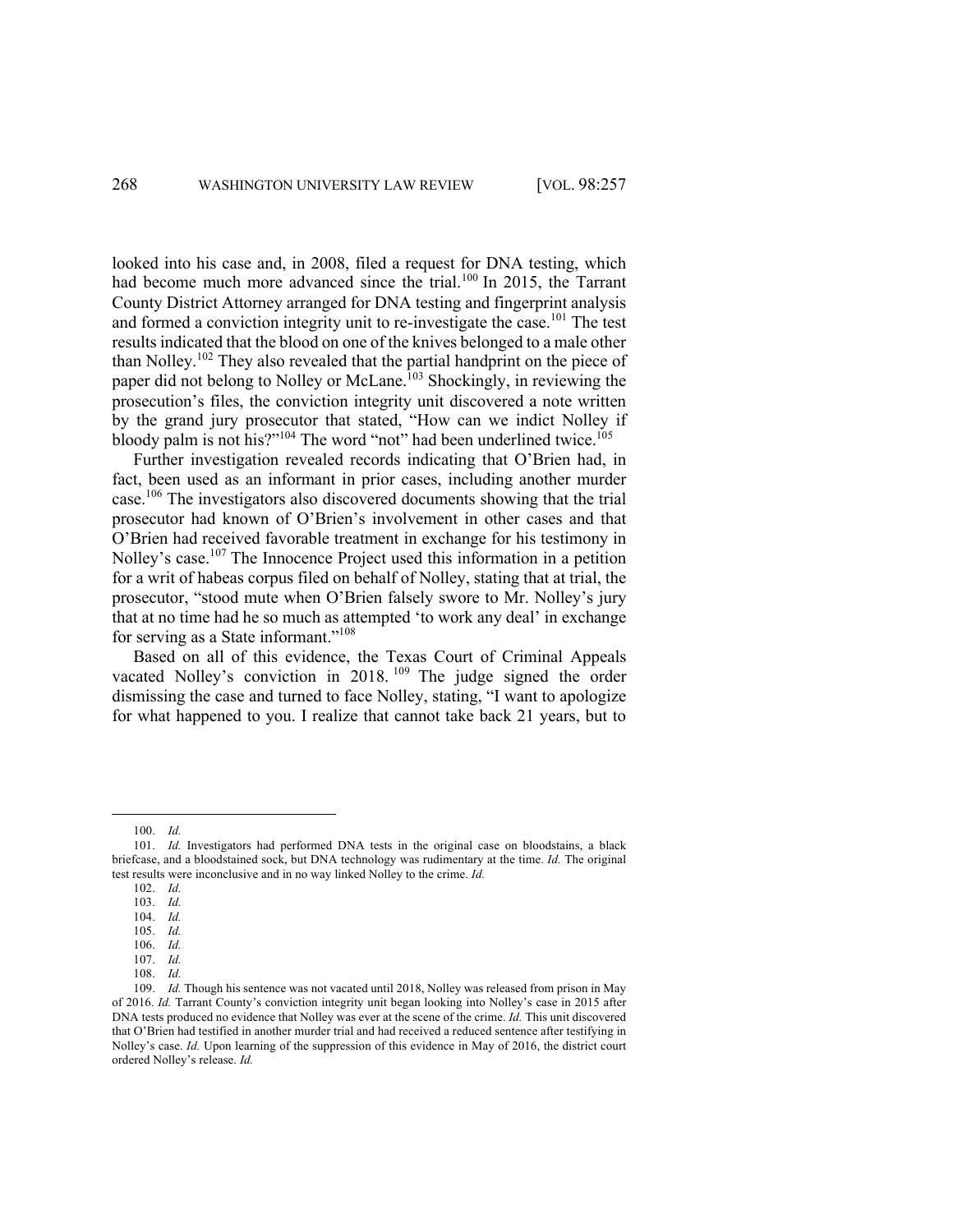the extent that words can express our sorrow, I apologize for what happened."<sup>110</sup>

The facts of Nolley's case, from the prosecutorial misconduct to the nineteen years an innocent man spent in prison, exemplify the problems surrounding the use of jailhouse informants.

#### III. THE TEXAS LEGISLATURE'S ATTEMPT TO SOLVE THE PROBLEM

John Nolley's case inspired legislative change in Texas aimed at tracking and regulating the use of jailhouse informants.<sup>111</sup> About a month after Nolley's release from prison, the chief of Tarrant County's conviction integrity unit created a database that would allow prosecutors to document their use of jailhouse informants, including any benefit the informant received, and share this information with other prosecutors in the county in order to alert them of the possibility that a particular inmate is providing false information in exchange for benefits in multiple cases. <sup>112</sup> This database became the central feature of a larger policy enacted by the Tarrant County District Attorney's Office to regulate the use of jailhouse informants. 113

The steps taken by Tarrant County's conviction integrity unit served as a blueprint for a Texas state commission charged with recommending new laws to prevent wrongful convictions. <sup>114</sup> The commission's

<sup>110.</sup> *Id.* "Today marks the end of an incredibly painful journey for John Nolley, who wrongly served 19 years for a murder he didn't commit," said Nina Morrison, staff attorney for the Innocence Project. Press Release, Innocence Project, Tarrant County District Attorney Dismisses Murder Charges Against John Nolley Based on Actual Innocence, Ending His 21 Year Quest for Justice (Oct. 3, 2018), https://www.innocenceproject.org/tarrant-county-district-attorney-dismisses-murder-charges-against-j ohn-nolley/. Morrison commended Tarrant County's conviction integrity unit for "put[ting] hundreds of hours into a joint effort to reinvestigate this case and seek the truth." *Id.* Since his release from prison, Nolley has gotten married and opened up his own business. *Id.*

<sup>111.</sup> Brandi Grissom, *Snitch Testimony Sent Innocent Man to Prison for 18 Years. Texas Lawmakers Hope He's the Last*, DALLAS MORNING NEWS (Sept. 20, 2017, 12:09 PM), https://www.dalla snews.com/news/politics/2017/09/20/snitch-testimony-sent-innocent-man-to-prison-for-18-years-texas -lawmaker s-hope-he-s-the-last/ [https://perma.cc/2E4H-3MQ7].

<sup>112.</sup> *Id.* The chief explained that "there was no process in place at the time of Nolley's trial to alert prosecutors to jailhouse snitches who had testified in other cases. Because O'Brien's deals were made with others in the prosecutor's office, attorneys in Nolley's case were unaware of the inmate's tattling proclivity." *Id.*

<sup>113.</sup> *Texas Prosecutors Rethink the Use of Incentivized Witnesses in Light of Innocence Project Case*, INNOCENCE PROJECT (Sept. 19, 2017), https://www.innocenceproject.org/innocence-project-casechanges-policy-regarding-incentivized-witnesses/ [https://perma.cc/YBQ5-3V92].

<sup>114.</sup> *See* Grissom, *supra* note 111. The commission, known as the Timothy Cole Exoneration Review Commission, was formed in the name of a twenty-six-year-old Texas Tech student who was wrongfully convicted and died before DNA evidence led to his exoneration. *Id.*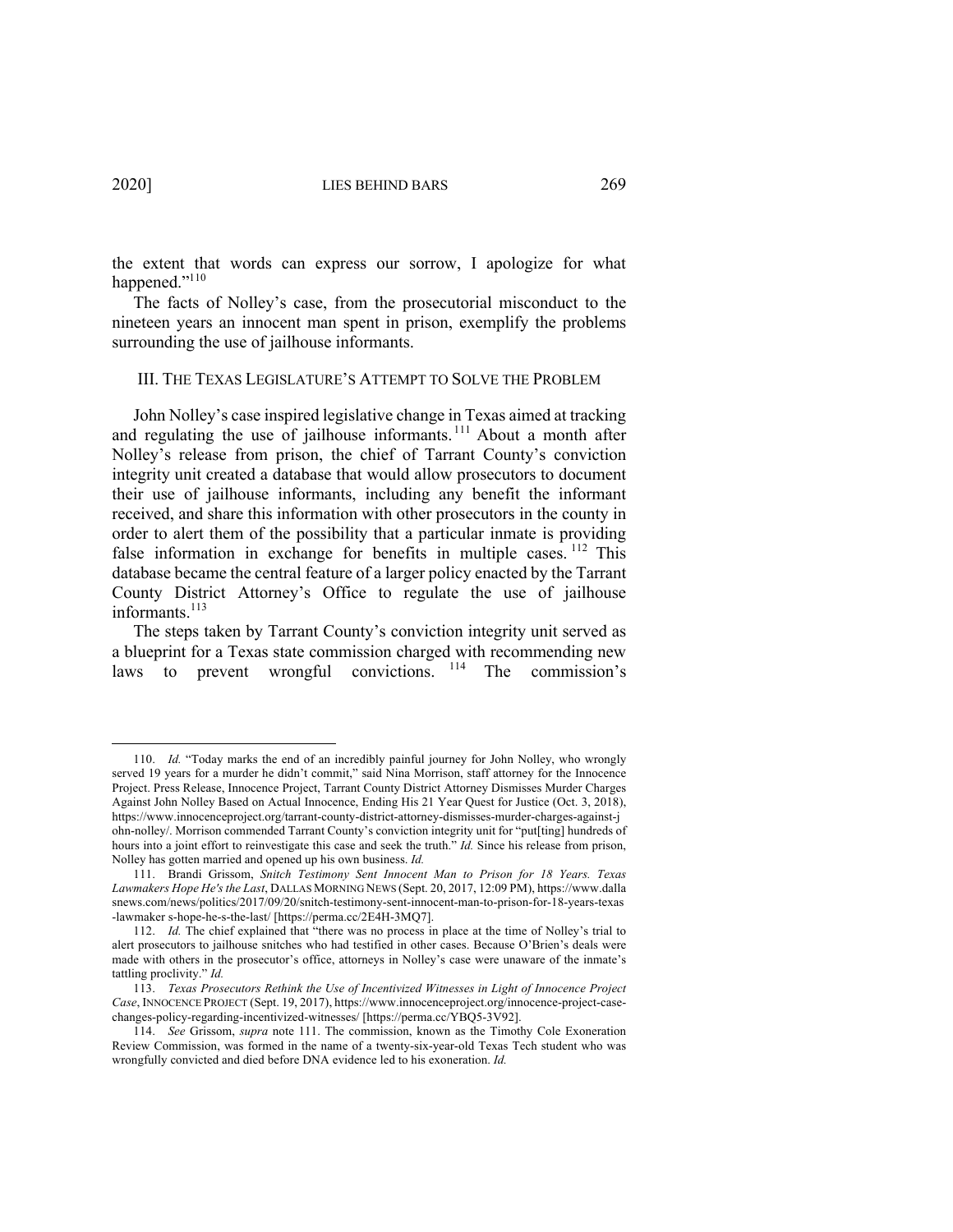recommendations were carried out through House Bill 34,<sup>115</sup> which went into effect on September 1, 2017, amending the Texas Code of Criminal Procedure.<sup>116</sup> The provisions of the Bill that relate to the use of informants are summarized as follows: First, prosecutors shall track the use of jailhouse informant testimony, regardless of whether the testimony is presented at trial, as well as any benefits offered in exchange for the testimony. <sup>117</sup> Second, evidence of prior offenses committed by a jailhouse informant may be admitted for the purpose of impeachment, regardless of whether the informant was actually convicted of the offense, if the informant received a benefit with respect to the offense.<sup>118</sup> Stated differently, not only are previous charges that resulted in convictions admissible for impeachment, but previous charges that were dismissed in exchange for informant testimony are also admissible.<sup>119</sup> Finally, if the state intends to use the testimony of a jailhouse informant at trial, the state must disclose to the defendant any information that is relevant to the informant's credibility, including: (1) the informant's criminal history, including charges that were dismissed; (2) any grant or offer of immunity, sentencing reduction, leniency, or special treatment from the state in exchange for the informant's testimony; and (3) information concerning other criminal cases in which the informant has testified as a jailhouse informant.<sup>120</sup>

116. H.B. 34; Grissom, *supra* note 115.

*Id.*

119. *Id.*

<sup>115.</sup> TEX. JUDICIAL BRANCH, TIMOTHY COLE EXONERATION REVIEW COMMISSION REPORT 16 (2016), https://www.txcourts.gov/media/1436589/tcerc-final-report-december-9-2016.pdf. [https://per ma.cc/7M5B-6TQP]; H.B. 34, 85th Leg., Reg. Sess. (Tex. 2017).

<sup>117.</sup> H.B. 34. The Bill provides, in relevant part:

An attorney representing the state shall track: (1) the use of testimony of a person to whom a defendant made a statement against the defendant's interest while the person was imprisoned or confined in the same correctional facility as the defendant, if known by the attorney representing the state, regardless of whether the testimony is presented at trial; and (2) any benefits offered or provided to a person in exchange for testimony described by Subdivision (1).

<sup>118.</sup> *Id.* The Bill provides, in relevant part, that, "[e]vidence of a prior offense committed by a person who gives testimony . . . may be admitted for the purpose of impeachment if the person received a benefit . . . with respect to the offense, regardless of whether the person was convicted of the offense." *Id.*

<sup>120.</sup> The Bill provides, in relevant part:

<sup>[</sup>I]f the state intends to use at a defendant's trial testimony of a person to whom the defendant made a statement against the defendant's interest while the person was imprisoned or confined in the same correctional facility as the defendant, the state shall disclose to the defendant any information in the possession, custody, or control of the state that is relevant to the person's credibility, including: (1) the person's complete criminal history, including any charges that were dismissed or reduced as part of a plea bargain; (2) any grant, promise, or offer of immunity from prosecution, reduction of sentence, or other leniency or special treatment, given by the state in exchange for the person's testimony; and (3) information concerning other criminal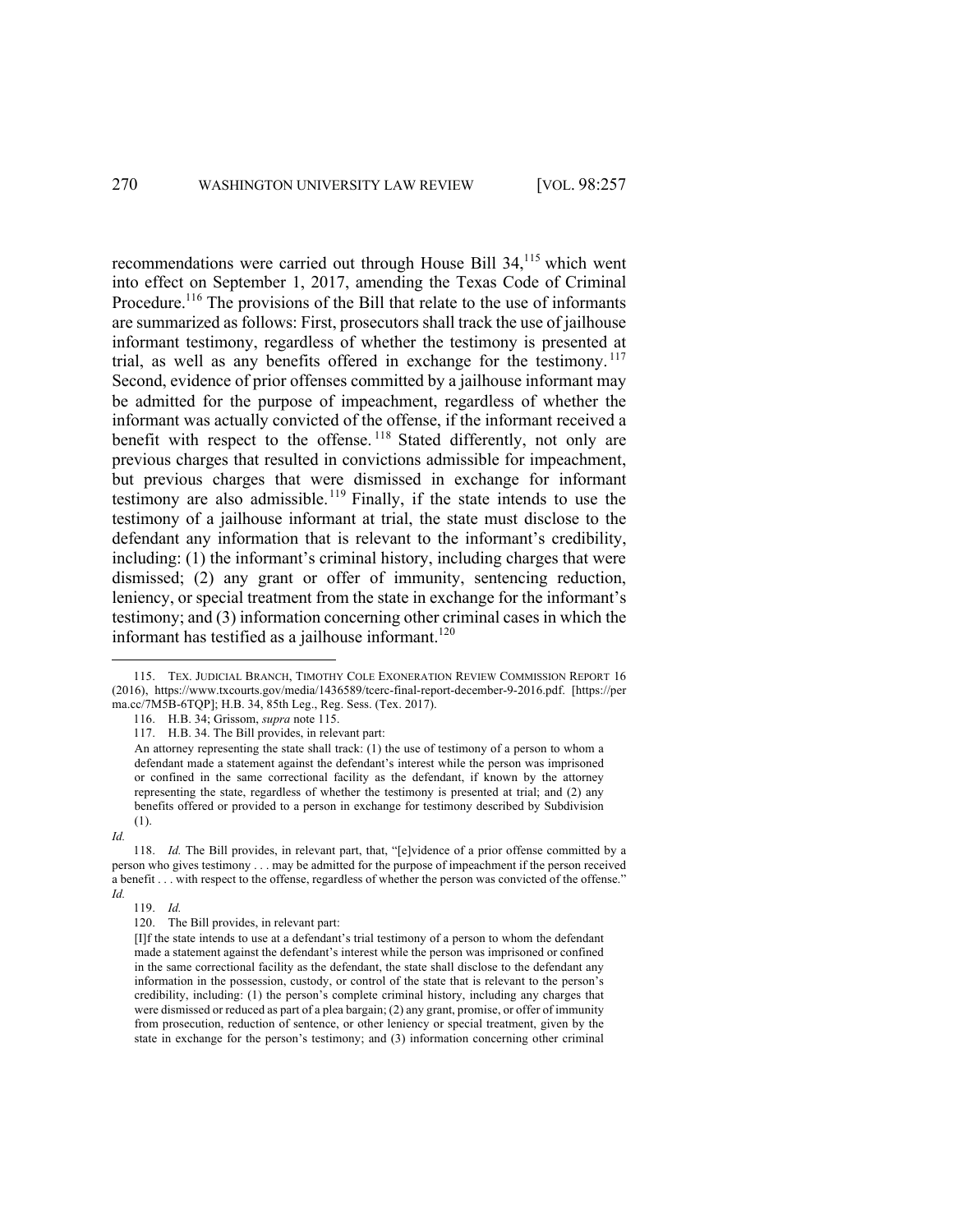This law has received national recognition. Criminal justice advocates have lauded it as "the strongest anti-snitch measure in the nation"<sup>121</sup> and "the gold standard for jailhouse informant laws."<sup>122</sup> Alexandra Natapoff, leading scholar on jailhouse informants, stated, "[t]his legislation is an important step in pulling back the curtain of secrecy and unreliability that has long surrounded the use of criminal informants. It will help reduce wrongful convictions, and it will strengthen the integrity of the Texas criminal process. Other states should take careful note."<sup>123</sup>

## *A. A Closer Analysis of Texas House Bill 34*

Texas House Bill 34 appears to be a significant step toward reigning in unreliable jailhouse informant testimony and, thereby, reducing the number of wrongful convictions in Texas. The first provision requiring prosecutors to document their use of jailhouse informants should provide attorneys with the information necessary to rule out testimony from repeat jailhouse informants, the most unreliable class of jailhouse informants. The second and third provisions should ensure that this information is disclosed at trial, where the jury can use it to detect untrustworthy informants. All three provisions seem to work together to ensure that information that bears upon the reliability of a jailhouse informant is recorded and disclosed at trial, giving the Bill the appearance of a comprehensive solution to the jailhouse informant problem. However, while the law is certainly a step in the right

cases in which the person has testified, or offered to testify, against a defendant with whom the person was imprisoned or confined, including any grant, promise, or offer as described by Subdivision (2) given by the state in exchange for the testimony.

*Id.* The Bill also includes safeguards regarding interrogations and eyewitness identification. *Id.* More specifically, it requires that custodial interrogations of suspects facing serious charges be electronically recorded unless good cause exists. *Id.* It further provides that the Texas Commission on Law Enforcement shall establish a training program on eyewitness identification and each law enforcement agency shall require their peace officers to complete the training. *Id.*

<sup>121.</sup> *See* Grissom, *supra* note 111.

<sup>122.</sup> Marc Levin, *Levin: More Criminal Justice Reform for Texas in 2018*, HOUS. CHRON. (Jan. 16, 2018, 12:10 AM), https://www.houstonchronicle.com/opinion/outlook/article/Levin-More-criminal -justice-reform-for-Texas-in-12499603.php [https://perma.cc/QRU8-PD4S]. Innocence Project legislative strategist Michelle Feldman said, "Texas at this point is the gold standard in innocence reform. There's always more to be done . . . but I think this law is putting Texas really as a leader." McCullough & Dehn, *supra* note 10. Feldman further stated, "It's going to shed light on this secretive system that leads to so many wrongful convictions, and we really hope it'll be a model for other states in the country to follow." *Id*.

<sup>123.</sup> *Texas Governor Signs Landmark Comprehensive Legislation to Prevent Wrongful Convictions*, INNOCENCE PROJECT, https://www.innocenceproject.org/texasgovernorsignslandmarkbill/ [https://perma.cc/P8CM-FUDK]. Michael Morton, who was wrongfully convicted of the murder of his wife and spent twenty-five years in prison, stated, "Thank you, Governor Abbot, for signing HB34 into law." *Id.*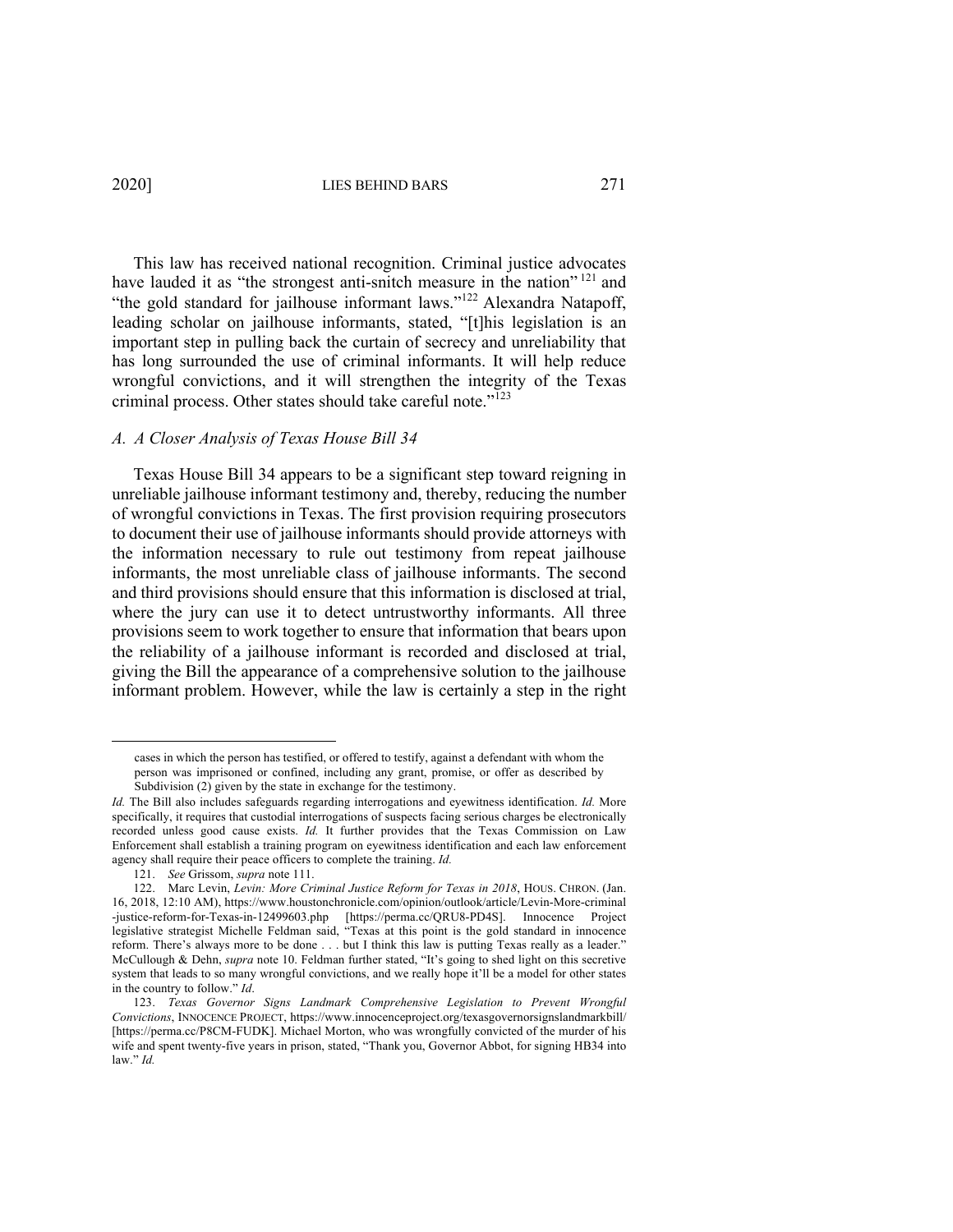direction, a closer analysis reveals that the Bill is far from a complete solution.

A hypothetical application of Texas's law to *Nolley* reveals its practical limitations. The first provision discussed above would have required all prosecutors to document their use of O'Brien as an informant and therefore would have provided the prosecutor who tried Nolley's case with the knowledge that O'Brien had been used as an informant in other criminal proceedings. However, the investigation following the trial revealed that the prosecutor already had this knowledge.<sup>124</sup> Thus, the first provision would not have given the prosecutor information on O'Brien that he did not already possess. The second provision allows certain evidence to be admitted for the purposes of impeachment and does not require anything of the prosecutor. The third provision, on the other hand, requires that the state disclose to the defendant any information that is relevant to the informant's credibility; however, this obligation is already encompassed by the *Brady* requirement, which compels the state to turn over materially impeaching evidence. Given that the prosecutor in *Nolley* was aware of O'Brien's prior work as an informant and, despite a constitutional obligation to disclose that information,<sup>125</sup> "stood mute when O'Brien falsely swore to Mr. Nolley's jury that no time had he so much as attempted to 'work any deal' in exchange for serving as a State informant," it is unlikely that a similar obligation rooted in state law would have motivated the prosecutor to take a different course of action.126 Considering these facts, even if House Bill 34 had been in effect at the time Nolley was tried for murder, it likely would not have changed the outcome of the case*.* The law ultimately depends on prosecutors—who face immense pressure to secure convictions and stand to gain from informant testimony regardless of its reliability—to regulate jailhouse informants and lacks the oversight and teeth necessary to ensure that unreliable informant testimony is detected and excluded from the criminal justice system.

Moreover, while the Bill requires prosecutors to document informant use,<sup>127</sup> it does not establish or even require a database, such as the one in Tarrant County, through which information on jailhouse informants can be

<sup>124.</sup> Possley, *John Nolley*, supra note 72.

<sup>125.</sup> Courts have held that that the suppression of evidence concerning a witness's prior work as an informant constitutes a *Brady* violation if prejudice ensues from that suppression. *See, e.g.*, United States v. Lopez-Rivas, 614 F. App'x 918, 919–20 (9th Cir. 2015) (implying that a *Brady* violation would have occurred if the government had suppressed information about a witness's prior work as an informant and prejudice had ensued); People v. Wright, 658 N.E.2d 1009, 1011–12 (N.Y. 1995) (holding that a witness's prior history as a police informant constituted *Brady* material).

<sup>126.</sup> Possley, *John Nolley*, *supra* note 72.

<sup>127.</sup> H.B. 34, 85th Leg., Reg. Sess. (Tex. 2017).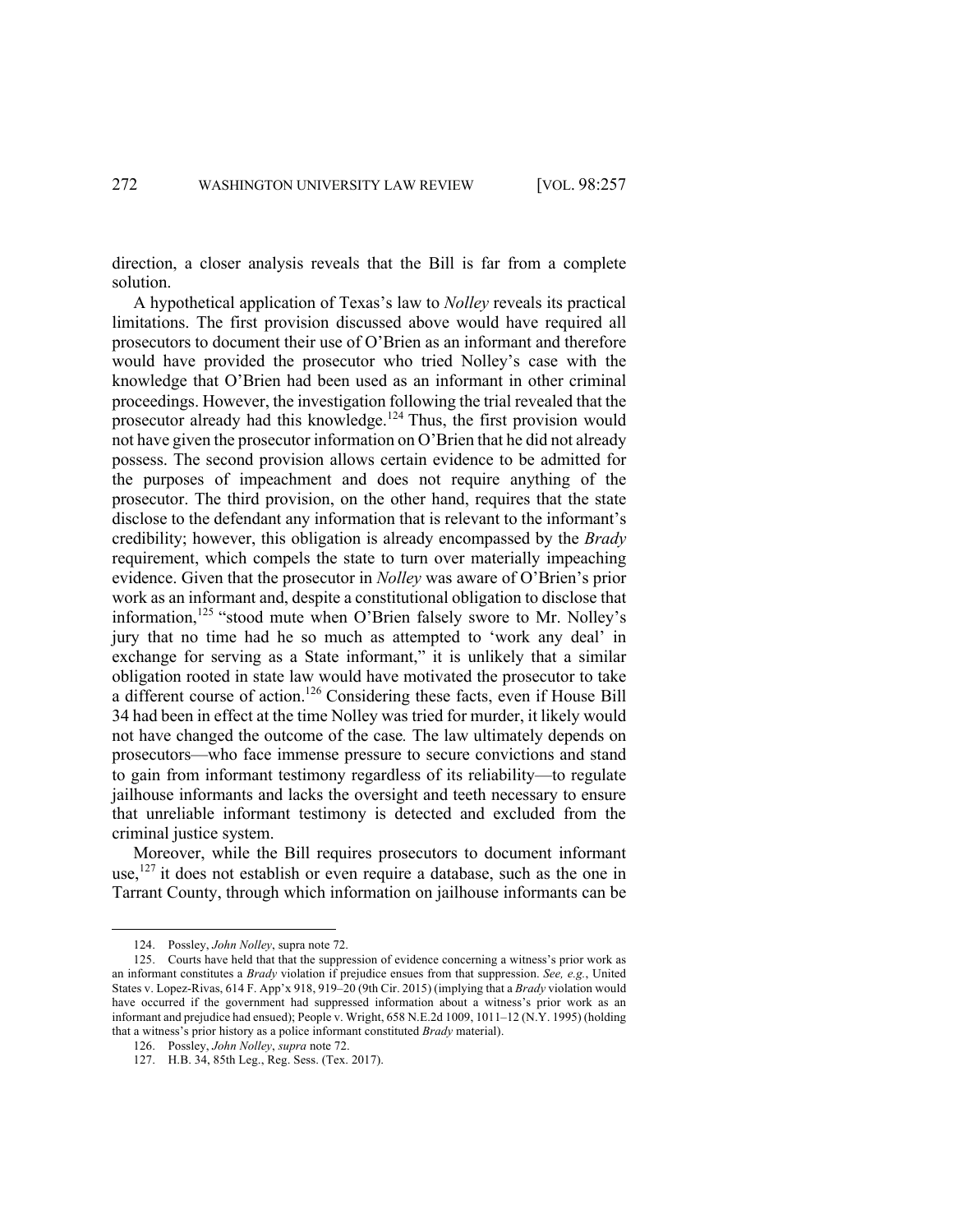shared. Thus, while a prosecutor may have documented his or her use of a particular informant, that information may be stored away in a desk drawer in a rural part of South Texas, unavailable to a prosecutor in North Texas who later uses the same informant. In fact, that information would likely be unavailable to a prosecutor even within the same region of Texas. Shannon Edmonds, the staff attorney and director of governmental relations for the Texas Association of County and District Attorneys, stated that "it could be a challenge for prosecutors in small counties to implement the policy because lawmakers provided no funding to help counties create systems like the one Tarrant County has established."<sup>128</sup> Edmonds further stated that "[i]ndividual prosecutors' offices will have to build something from the ground up, and in most places it will probably be kept in filing cabinets or binders or something like that."<sup>129</sup>

With all of that being said, the provisions of the Bill might help to discourage prosecutorial misconduct. The requirement that prosecutors track informant testimony will, in many counties, bring the use of informants under the supervision of other attorneys, thereby increasing the oversight and accountability of prosecutors.<sup>130</sup> For example, the prosecutor in *Nolley* may have disclosed O'Brien's history as an informant if he had known that that information, as well as his own use of O'Brien as an informant, would be available to other prosecutors. Furthermore, while constitutional requirements overlap with the disclosure requirements in the Bill, the incorporation of these requirements into the Texas Code of Criminal Procedure places them more directly in the line of sight of Texas judges and prosecutors, where they are more likely to influence prosecutorial action. Nonetheless, House Bill 34 leaves the responsibility of recording and disclosing informant information to the prosecution and, thereby, leaves open the possibility that prosecutors will suppress this information, as was the case in *Nolley*.

# IV. A NEEDED SOLUTION THAT WOULD ENABLE JUSTICE

Additional solutions are needed to prevent the use of false jailhouse informant testimony. The *Brady* disclosure requirements discussed above lack the teeth necessary to safeguard against false informant testimony, and House Bill 34 does nothing to prevent the prosecution from suppressing

<sup>128.</sup> Grissom, *supra* note 111.

<sup>129.</sup> Grissom, *supra* note 111.

<sup>130.</sup> This will not be the case in counties where records on informant use are kept in the prosecutor's desk drawer.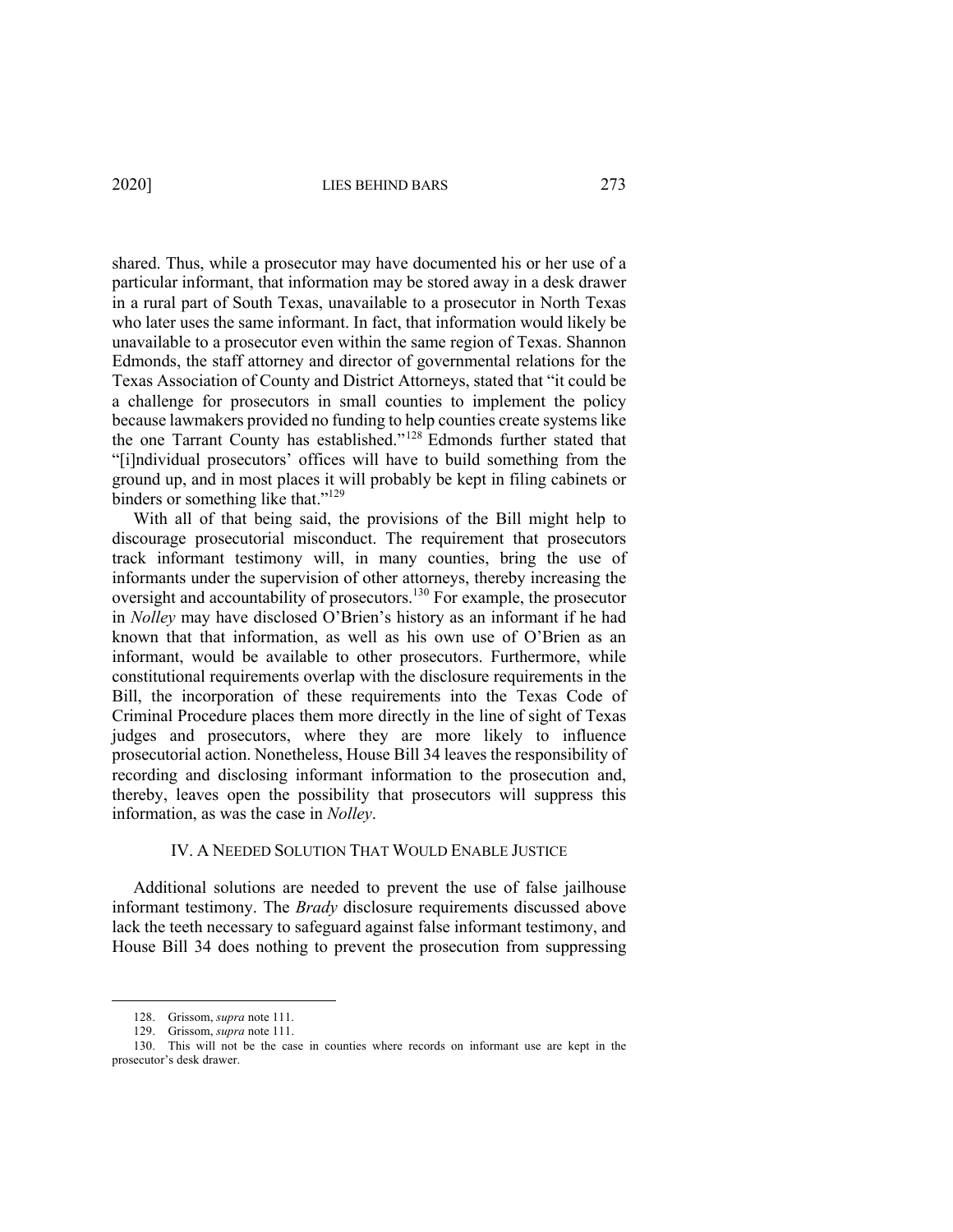impeaching information about an informant. <sup>131</sup> Both problematically depend on the prosecution to function properly and thereby result in the detection of unreliable informant testimony. One practical solution that would close the door on prosecutorial misconduct would be to impose upon judges a "gatekeeper" function in determining the admissibility of all informant testimony. This solution was explored in *Dodd v. State*, an Oklahoma Court of Criminal Appeals case.132 In the original *Dodd* opinion, the court held that before a jailhouse informant can testify, the judge must hold a "reliability hearing" to filter out informant testimony that is likely to be false.<sup>133</sup> At these hearings, the prosecution must disclose any benefits ever offered to the informant, the informant's complete criminal history, the statements made by the defendant about which the informant agrees to testify, and any other cases in which the informant has cooperated with the prosecution.<sup>134</sup> According to scholar Jack Call, "[n]o court in United States history had ever gone so far to protect against the danger of perjury presented by testimony from jailhouse informants." <sup>135</sup> Despite the feasibility of this solution, the Oklahoma Court of Criminal Appeals later

<sup>131.</sup> As discussed earlier, the *Brady* rule requires only that materially impeaching evidence be turned over to the other side. Brady v. Maryland, 373 U.S. 83, 87 (1963). Evidence is considered "material" only when there is "a reasonable probability that, had the evidence been disclosed to the defense, the result of the proceeding would have been different." Kyles v. Whitley, 514 U.S. 419, 433– 34 (1995) (quoting United States v. Bagley, 473 U.S. 667, 682 (1985)). "In the context of jailhouse informant testimony, this definition of materiality does not provide enough incentive to ensure that prosecutors will provide defendants the information required . . . ." Call, *supra* note 40, at 81. It is far too likely that appellate courts will "decide that, even if the defense had used the evidence withheld by the prosecution to impeach the testimony of the jailhouse informant, there is not a 'reasonable probability' that the defendant would have been found not guilty." *Id.*

<sup>132.</sup> Dodd v. State, No. F-97-26, 1999 WL 521976 (Okla. Crim. App. July 22, 1999), *reh'g granted*, *opinion vacated and withdrawn*, 993 P.2d 778 (Okla. Crim. App. 2000).

<sup>133.</sup> *Id. Cf.* Steven Clark, *Procedural Reforms in Capital Cases Applied to Perjury*, 34 J. MARSHALL L. REV. 453, 460 (2001) (noting that the Illinois House of Representatives Special Committee on Prosecutorial Misconduct recommended that the Illinois legislature mandate reliability hearings in all cases where jailhouse informant testimony is to be used).

<sup>134.</sup> Call, *supra* note 40, at 79. *See also* Emily Jane Dodds, *I'll Make You a Deal: How Repeat Informants Are Corrupting the Criminal Justice System and What to Do About It*, 50 WM. & MARY L. REV. 1063, 1079 (2008) ("At these hearings, the court would weigh factors bearing on an informant's credibility, including cooperation or benefits received in *other* cases, and would determine whether the informant was reliable enough to testify."). *See, e.g.*, George C. Harris, *Testimony for Sale: The Law and Ethics of Snitches and Experts*, 28 PEPP. L.REV. 1, 63–64 (2000) (noting that a jailhouse informant's "history of repeated cooperation for compensation" should "create a presumption of insufficient reliability").

<sup>135.</sup> Call, *supra* note 40, at 79.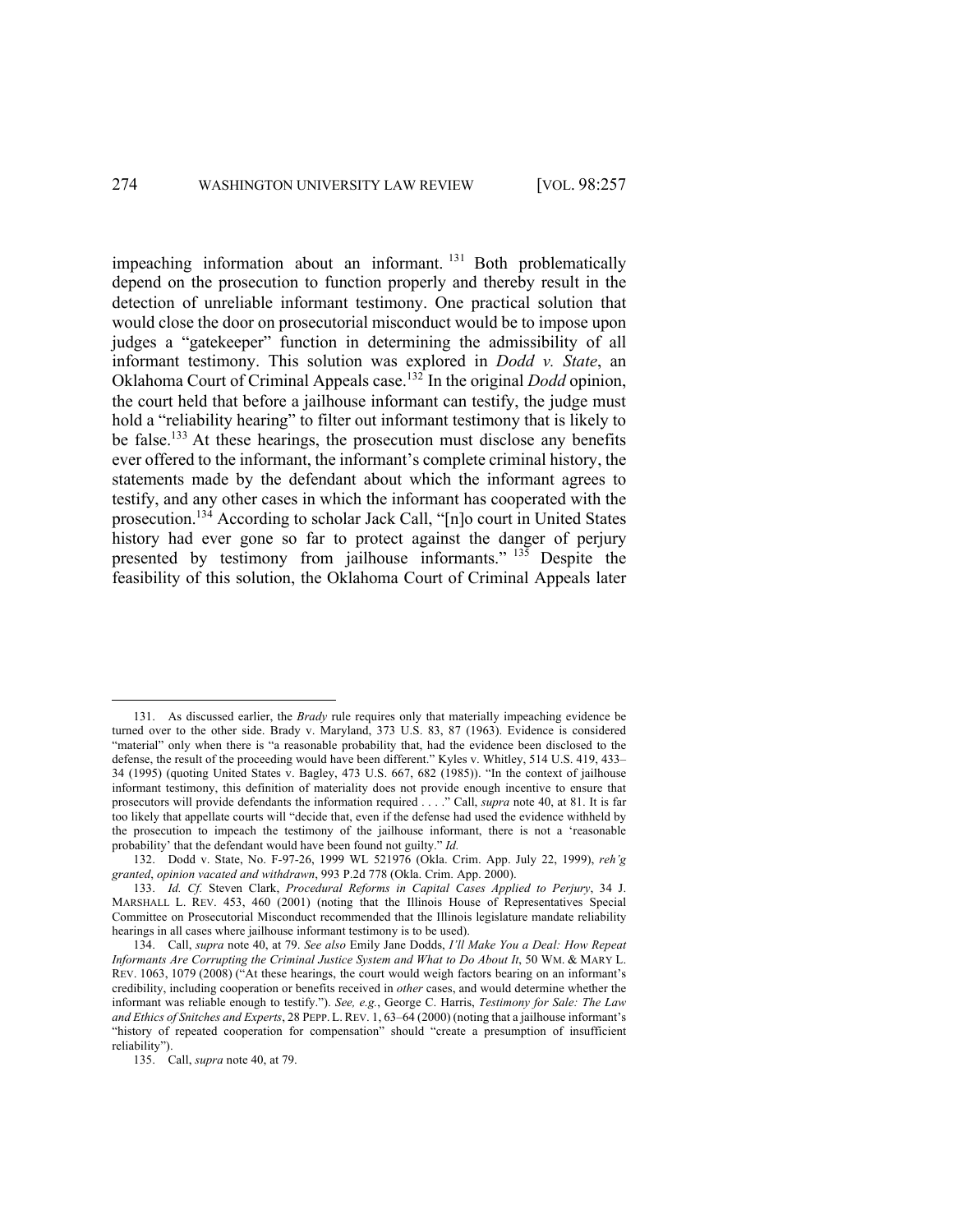vacated the opinion and issued a new decision that excluded the original opinion's mandate of a reliability hearing.136

Legislatures should build on the solution set forth in *Dodd* by not only imposing upon judges a "gatekeeper" function with regard to jailhouse informant testimony but also by ensuring that judges have the information necessary to thoroughly assess an informant's reliability without having to depend on the prosecution for that information. This could ultimately be done by providing trial judges, in addition to defense attorneys and prosecutors, with access to a statewide database similar to the one developed in Tarrant County. This database would provide judges with information that is vital to a reliability assessment, such as a jailhouse informant's cooperation in other cases and the benefits the informant was offered or received.<sup>137</sup> Legislation should further require that judges, rather than prosecutors, document informant use in order to ensure the objectivity of the data and informant tracking system.<sup>138</sup> While it would impose a financial burden on taxpayers to develop such a database, it (1) would be much more feasible to pool state resources to create a single statewide database rather than requiring each county to develop its own independent database and (2)

<sup>136.</sup> Dodd v. State, 993 P.2d 778 (Okla. Crim. App. 2000). In her concurring opinion, Judge Strubhar persuasively called for the reliability hearing mandate prescribed in the original opinion, writing:

This case illustrates the problems associated with the use of jailhouse informants who often play a pivotal role in an accused's conviction. While I recognize the need to use jailhouse informants' testimony, we must take certain precautions to ensure a citizen is not convicted on the testimony of an unreliable professional jailhouse informant, or snitch, who routinely trades dubious information for favors. The use of such untrustworthy witnesses carries considerable costs, especially in death-penalty cases, by undermining the foundation of cases where the stakes are the highest. The misuse of such informants also adds financial costs to taxpayers when convictions based on their testimony are reversed to be retried. Therefore, to ensure the utmost reliability in the admission of jailhouse informant testimony, I would also mandate the reliability hearing prescribed in the original opinion in this matter. As with the use of *Daubert*  hearings to ensure the relevance and reliability of novel scientific expert testimony, this reliability hearing will allow the trial court to perform its gatekeeping function and filter out prejudicial jailhouse informant testimony that is more probably false than true.

*Id.* at 785 (Strubhar, P.J., concurring) (citation omitted). In another concurring opinion, Judge Craig countered Judge Strubhar's argument, writing, "[A]dequate protection is afforded by the discovery procedure and the use of cautionary jury instructions as mandated in the majority opinion. Many witnesses, in addition to jailhouse informants, may have a motive to lie. That is not a sufficient reason to remove the trier of fact from making a determination of the credibility of such witness." *Id.* at 787 (Craig, M.C., concurring). Based on the great number of exonerations that have recently been traced back to jailhouse informants, Judge Craig was clearly mistaken in his belief that adequate protection against false jailhouse informant testimony is afforded by discovery and jury instructions alone.

<sup>137.</sup> In Nolley's case, this database would have shown that O'Brien had previously testified in a murder trial in exchange for a reduced sentence. *See supra* note 19 and accompanying text.

<sup>138.</sup> Legislatures should require that judges, or judicial clerks, record the name and testimony of every jailhouse informant that testifies at trial. They should further require that judges, or judicial clerks, monitor the database and ensure that prosecutors input or provide information that only they would have, such as the benefits offered to a given informant.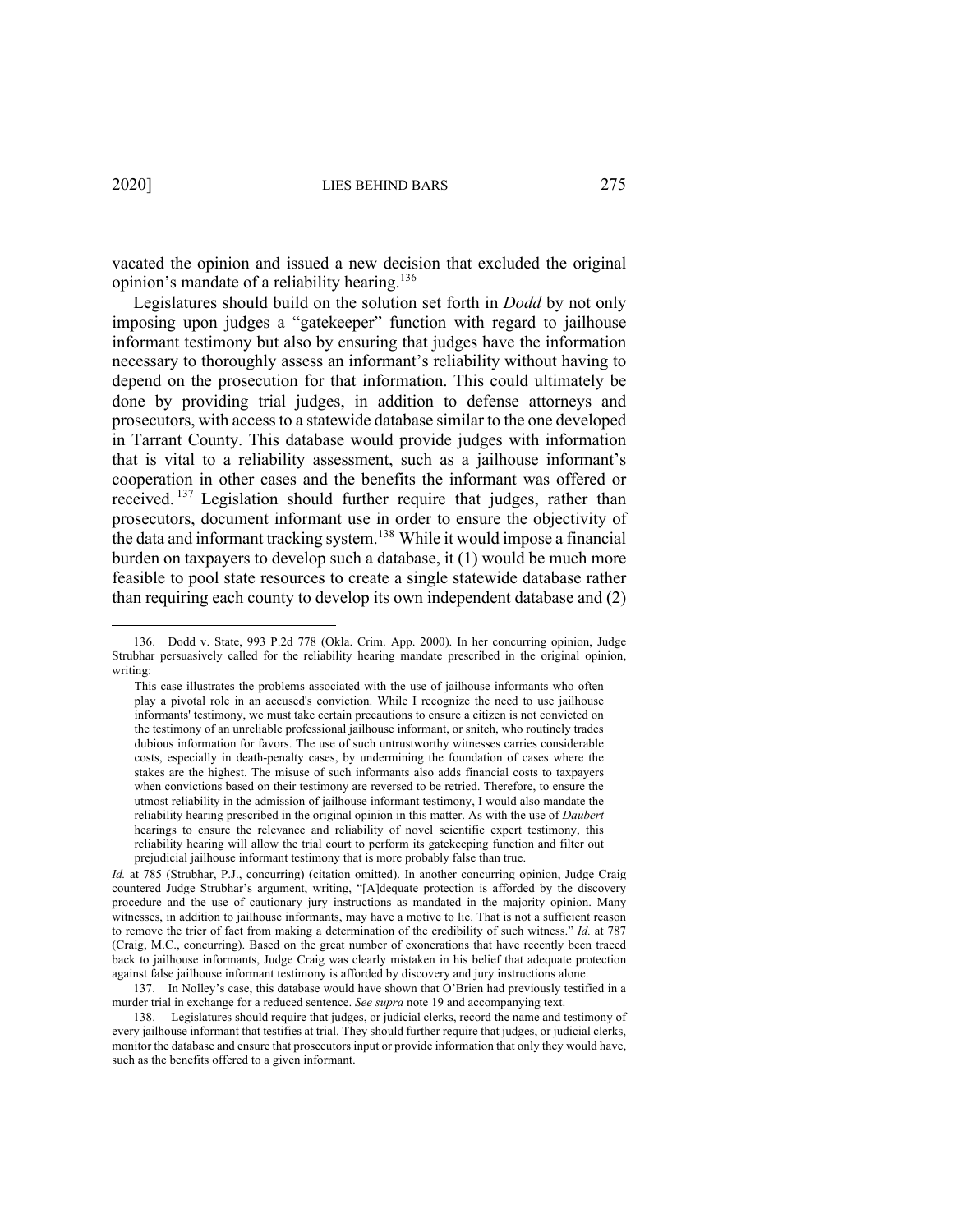is at least as practical as other solutions that have been proposed, such as requiring the electronic recording of jailhouse informants.<sup>139</sup> Moreover, preventing wrongful convictions should be a top priority when it comes to allocating taxpayers' dollars. Beyond this critical public policy rationale, it is incredibly costly in the long run for a state to wrongfully convict an individual. In the past quarter century, Texas taxpayers have paid nearly \$100 million to wrongfully convicted individuals.<sup>140</sup> Implementing such a database would be much less expensive than the ultimate cost of wrongfully convicting individuals based on unreliable jailhouse informant testimony.<sup>141</sup> Another counterargument to this solution is that requiring judges to serve as gatekeepers with regard to jailhouse informant testimony would impose too large a burden on judges. While it is true that this solution would create additional work for judges, it would almost eliminate the possibility that prosecutors would suppress impeaching information about jailhouse informants,142 and the first Canon of the Code of Conduct for U.S. Judges is that judges must do whatever is necessary to uphold the integrity of the judiciary.<sup>143</sup>

<sup>139.</sup> *See* NORTHWESTERN UNIV. SCH. OF LAW CTR. ON WRONGFUL CONVICTIONS, *supra* note 3, at 15. In *Massiah v. United States*, the Supreme Court held that, under the Sixth Amendment, the government cannot "deliberately elicit" information from a suspect that has been formally charged with a crime in the absence of counsel. 377 U.S. 201, 205–06 (1964). To satisfy *Massiah*, a jailhouse informant must obtain information "passively" and, therefore, cannot be placed in a particular inmate's cell for the purpose of obtaining evidence. Call, *supra* note 40, at 75. Thus, to comply with a law requiring that confessions made to jailhouse informants be recorded, informants could not be temporarily wired and placed in a cell to immediately elicit information from an inmate, but, rather, would have to wear a recorder for long periods of time (until the suspect happens to make a confession). Jailhouse informants would be unlikely to agree to such extended surveillance, and it would be burdensome for prosecutors to operate recorders for long periods of time. *See* Brian Frazier, *Best Hidden Voice Recorders of 2020 Review*, SPYCENTRE SECURITY (Jan. 1, 2020), https://spycentre.com/blogs/news/top-5-hidden-voice-recorders-of-2017-review [https://perma.cc/K5UJ-FFS6] (explaining that top-of-theline hidden recording device must be recharged for two hours every ten hours it is in use).

<sup>140.</sup> Scott Rodd, *What Do States Owe People Who Are Wrongfully Convicted?*, PEW CHARITABLE TR. (Mar. 14, 2017), https://www.pewtrusts.org/en/research-and-analysis/blogs/stateline/2 017/03/14/what-do-states-owe-people-who-are-wrongfully-convicted [https://perma.cc/KU4J-Y9KA].

<sup>141.</sup> *See How Much Does a Database Design Service Cost?*, COSTOWL, https://www.costowl.co m/b2b/design-services-database-cost.html [https://perma.cc/DZB3-SNT8] ("Small businesses can expect to spend anywhere from \$2,000 to \$10,000 for database design, while larger companies might spend anywhere from \$10,000 to half a million dollars.").

<sup>142.</sup> Given that the suppression of impeaching information by prosecutors is a recurring theme in cases involving wrongful convictions based on false informant testimony, judges must shoulder this burden in order to preserve the integrity of the criminal justice system. *See, e.g.*, Possley*, John Nolley*, *supra* note 72 (explaining that prosecutor in *Nolley v. State* suppressed information regarding jailhouse informant's participation in other cases, as well as the plea deal informant received for testifying).

<sup>143.</sup> JUDICIAL CONFERENCE OF THE U.S., CODE OF CONDUCT FOR UNITED STATES JUDGES 2 (2019), https://www.uscourts.gov/sites/default/files/code\_of\_conduct\_for\_united\_states\_judges\_effecti ve\_march\_12\_2019.pdf [https://perma.cc/76ZJ-SPMR]. The commentary to Canon 1 states that adherence to this responsibility helps to maintain public confidence in the judiciary, while "violation of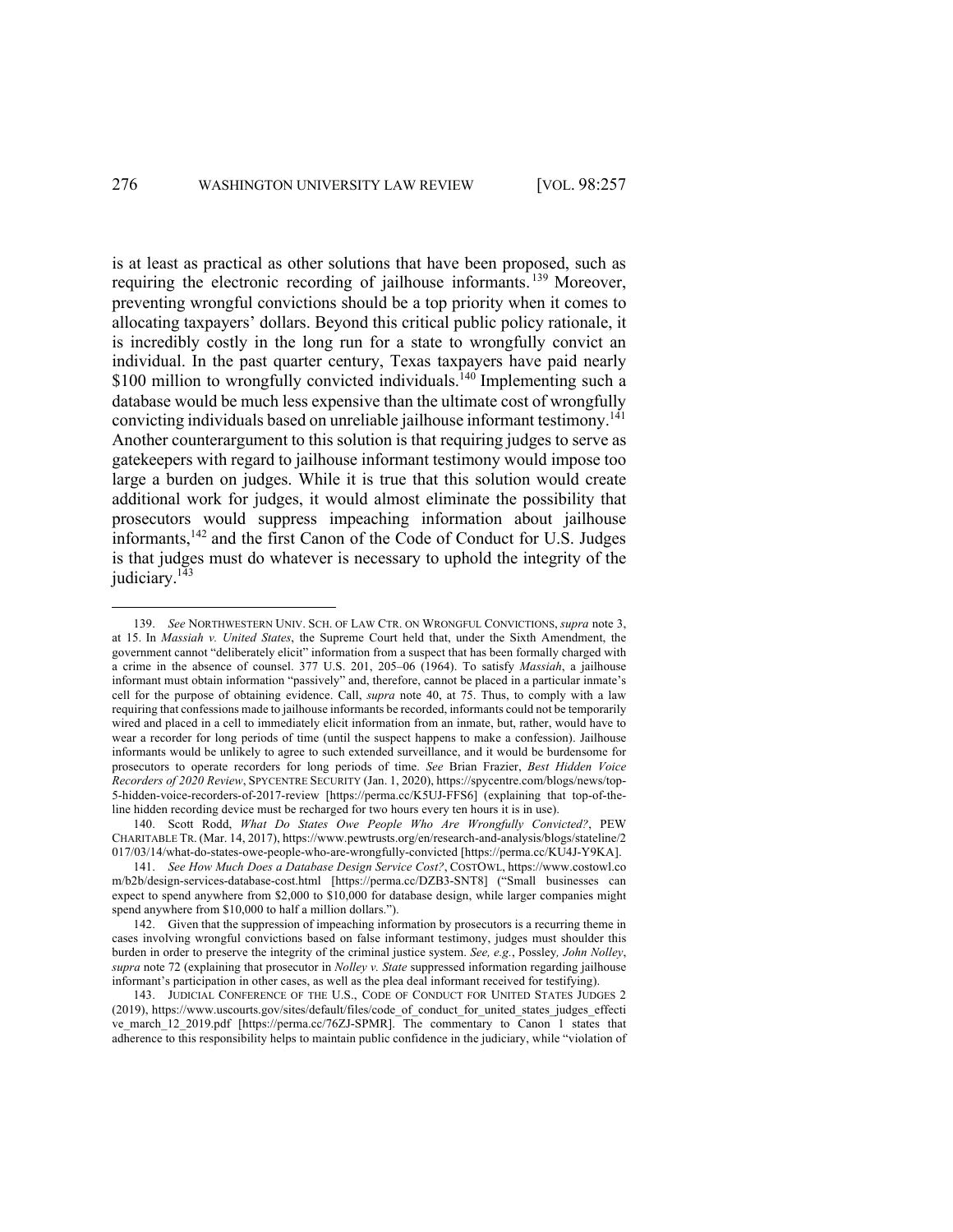This solution would ultimately build upon House Bill 34's datagathering requirements and the *Dodd* court's judicial gatekeeping scheme, while filling the major hole in both by eliminating the dependency on the prosecution to gather and come forward with information on informants.<sup>144</sup> Moreover, by requiring a statewide database, legislatures would address the issue of compartmentalizing information between the 254 different counties in Texas, which is one of the greatest limitations on the potential efficacy House Bill 34.145

Alternatively, if legislatures do not want to saddle judges with such a big responsibility, they could provide prosecutors and defense attorneys with access to the statewide database, require that both sides record any use of a jailhouse informant in any case (to ensure that recording is accomplished), and then rely on the disclosure requirements in *Brady* and state law.146 This would ensure that information on informant use is documented and that both sides have access to that information, thereby greatly reducing the ability of prosecutors to suppress impeaching information. That being said, this alternative would take the recording and disclosure process outside of the purview of judges, making it less likely that prosecutors would comply,  $147$ and would leave the door open for prosecutors to hide certain information that only they would have, such as the benefits offered to an informant in exchange for testimony. Given that the stakes are so high in capital cases, <sup>148</sup> legislatures could cut a balance between these two versions of the database solution and require judges to serve a gatekeeper role only in capital cases, leaving database recording and disclosure to prosecutors and defense attorneys in all other cases.

Some scholars have argued against any and all use of the reliability hearings proposed in *Dodd*, pointing out that they increase the burden and

this Code diminishes public confidence in the judiciary and injures our system of government under law." *Id.* at 3. On a related note, the American Judges Association points out that "[work] volume of courts is a management challenge for judges, not an excuse for deemphasizing procedural fairness." KEVIN BURKE & STEVE LEBEN, AM. JUDGES ASS'N, PROCEDURAL FAIRNESS: A KEY INGREDIENT IN PUBLIC SATISFACTION 17 (2007), http://www.amjudges.org/pdfs/AJAWhitePaper9-26-07.pdf [https://p erma.cc/A6R7-BWQ7].

<sup>144.</sup> The *Dodd* solution relied on prosecutors to produce information regarding informants at reliability hearings, while House Bill 34 relied on prosecutors to track and document informant use. Both solutions faultily depended on the prosecution to function properly and left the door open to prosecutorial misconduct.

<sup>145.</sup> *See supra* notes 127–129 and accompanying text.

<sup>146.</sup> If there are no disclosure requirements in state law, such as those in H.B. 34, legislatures could introduce them. *See, e.g.,* H.B. 34, 85th Leg., Reg. Sess. (Tex. 2017).

<sup>147.</sup> In theory, a prosecutor would be more likely to record or produce information requested by a judge than required by state law, because, without the judge looking over his or her shoulder, the only person likely to detect the suppression of information would be the defense attorney—the very person from whom the information is being suppressed.

<sup>148.</sup> *See supra* note 3 and accompanying text.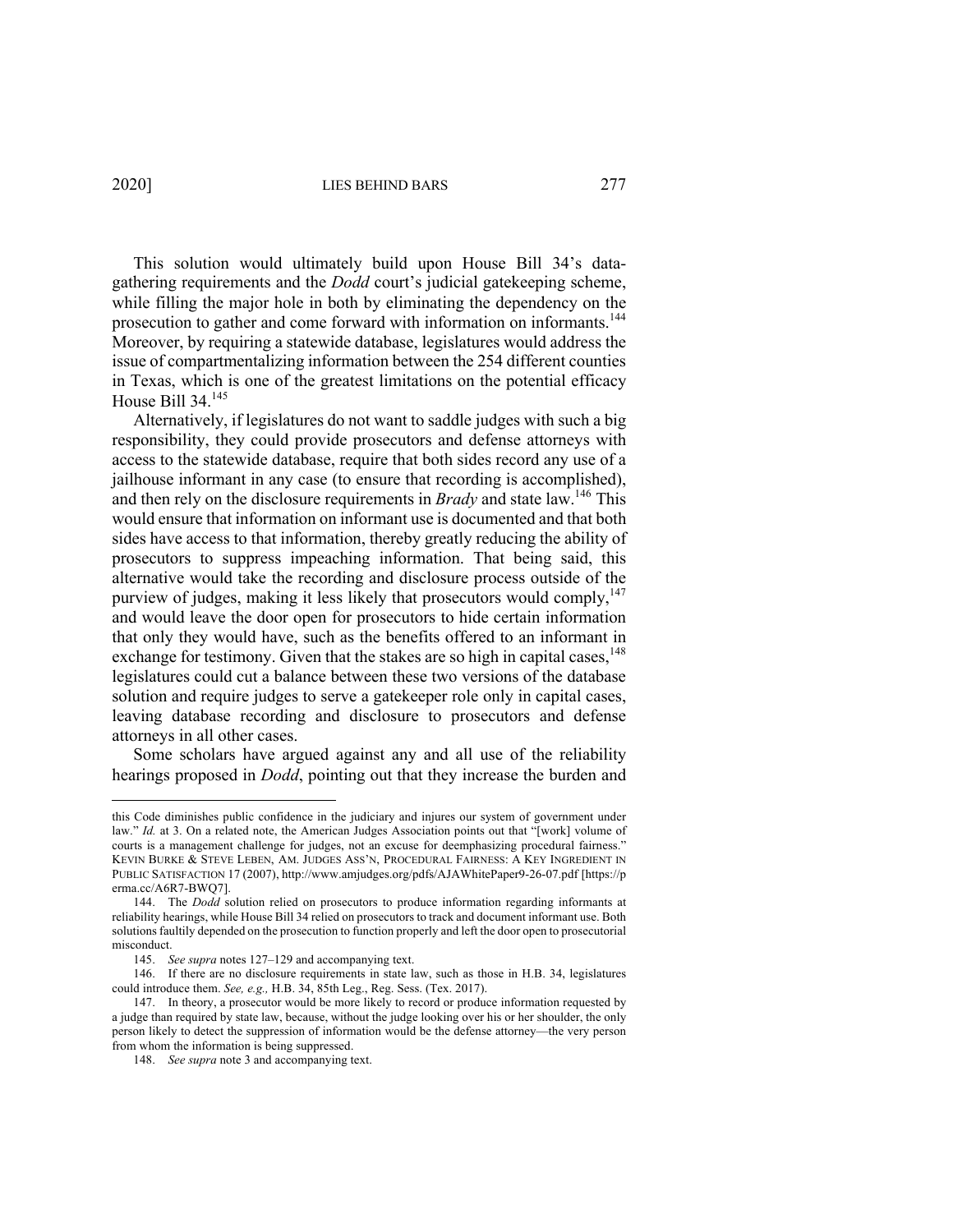expense of criminal trials.<sup>149</sup> One critic writes that "[c]alling the informant to testify [at a reliability hearing], subjecting him to direct- and crossexamination, calling and examining other character witnesses, and presenting evidence bearing on the informant's credibility would significantly encumber courts."<sup>150</sup> She goes on to state that "[t]he strain that reliability hearings would impose on the court is obvious when considering the sheer scope of information supporters suggest should be presented."<sup>151</sup> Another critic suggests that reliability hearings could stall proceedings to such an extent as to deprive criminal defendants of their Sixth Amendment right to a speedy trial.<sup>152</sup> Though the solution proposed above builds on the *Dodd* court's notion of imposing upon judges a "gatekeeper role," it would not necessarily require a reliability hearing as was recommended by the original *Dodd* court. By (1) creating a statewide database containing details about every jailhouse informant ever used and (2) providing judges, criminal defense attorneys, and prosecutors with access to that database before trial, there would be less need for a reliability hearing to determine the credibility of a given jailhouse informant.<sup>153</sup> In reviewing the database, judges and defense attorneys would already have the information they need on a given informant prior to trial.<sup>154</sup> Such a solution would maximize the utilization of modern-day technology and in turn maximize judicial efficiency.<sup>155</sup> Moreover, even if a reliability hearing was mandatory, the entire hearing would be streamlined because the database would give the judge access to much of the information that would otherwise need to be presented by the parties. This would avoid the problems critics point to concerning the burden of reliability hearings and their potential to infringe on criminal defendants' Sixth Amendment rights.<sup>156</sup>

<sup>149.</sup> Dodds, *supra* note 134, at 1080 ("[R]eliability hearings would undoubtedly increase the burden and expense of the criminal trial, particularly if the hearings were fully adversarial.").

<sup>150.</sup> *Id.*

<sup>151.</sup> *Id.* at 1080 n.100. Dodds notes that the "sheer scope of information that supporters suggest should be presented" would include "the informant's criminal history, any inducement for the informant's testimony, the testimony expected, the circumstances of the alleged incriminating statement to the informant, whether the informant has ever recanted the testimony, and other cases in which the informant has testified." *Id.*

<sup>152.</sup> Clark, *supra* note 133, at 461. *See also* Dodds, *supra* note 134, at 1080.

<sup>153.</sup> Legislatures should give prosecutors limited access to the databases and require them to input information that would not otherwise be available to the judge, such as the testimony that the jailhouse informant will offer, the circumstances in which the alleged incriminating statement was made, and whether the informant has ever recanted his or her testimony.

<sup>154.</sup> Prosecutors could electronically input this information from the comfort of their homes. There would be no need to convene for a hearing.

<sup>155.</sup> This solution is also more economically feasible than House Bill 34, which requires all counties to develop their own databases or systems to track informant use. With a statewide database, only one database would need to be created and maintained.

<sup>156.</sup> *See supra* notes 149–152 and accompanying text.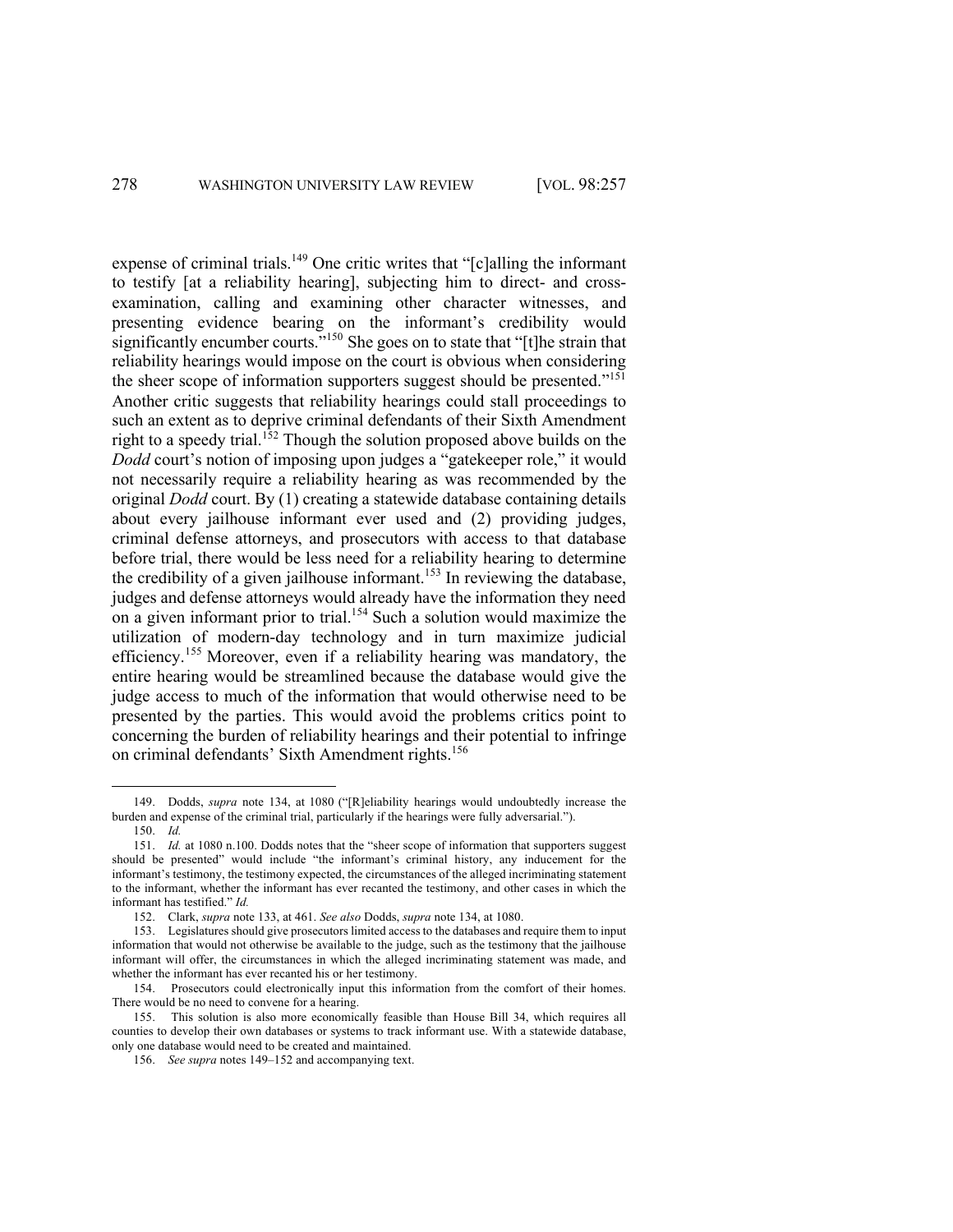In addition to the database solution, state legislatures and courts could mandate special jury instructions any time jailhouse informant testimony is presented at trial.<sup>157</sup> Though this is more of an ancillary solution, it would ensure that jurors are put on notice that judicial informant testimony deserves extra scrutiny and would call to their attention the special considerations that must be taken into account when assessing the credibility of an informant, such as: (1) any other case in which the informant testified or offered statements against a defendant; (2) whether the witness has ever received any pay, leniency in prosecution, immunity, or other benefit in exchange for testimony; (3) whether the informant's testimony has ever changed; and (4) the informant's criminal history.<sup>158</sup> Such instructions would provide an additional safety net underneath the database solution, increasing the likelihood that the jury will detect any unreliable jailhouse informant testimony that makes it past the judge. Notably, the *Dodd* court's second opinion included the mandate of special jury instructions set forth in the original opinion.<sup>159</sup>

#### **CONCLUSION**

The use of informant testimony in trial proceedings poses a serious threat to the fairness and integrity of the criminal justice system. Texas's House Bill 34 represents a significant step toward addressing this issue. However, an application of the law to *Nolley* reveals its practical shortcomings and demonstrates the need for further regulatory measures. The solution proposed herein addresses these shortcomings, utilizing modern-day

<sup>157.</sup> Scholar Jack Call acknowledged this as a possible solution, writing that "[t]his could be a rather neutral instruction, which would simply remind jurors that the jailhouse informant had received a benefit from the state in return for his testimony . . . . Or the instruction could be a little stronger, directing jurors to be more skeptical about the credibility of the jailhouse informant's testimony . . . ." Call, *supra* note 40, at 80.

<sup>158.</sup> *See* Dodd v. State, 993 P.2d 778, 784 (Okla. Crim. App. 2000).

<sup>159.</sup> The *Dodd* court stated that in all cases where a court admits informant testimony, the following instructions must be given:

The testimony of an informer who provides evidence against a defendant must be examined and weighed by you with greater care than the testimony of an ordinary witness. Whether the informer's testimony has been affected by interest or prejudice against the defendant is for you to determine. In making that determination, you should consider: (1) whether the witness has received anything (including pay, immunity from prosecution, leniency in prosecution, personal advantage, or vindication) in exchange for testimony; (2) any other case in which the informant testified or offered statements against an individual but was not called, and whether the statements were admitted in the case, and whether the informant received any deal, promise, inducement, or benefit in exchange for that testimony or statement; (3) whether the informant has ever changed his or her testimony; (4) the criminal history of the informant; and (5) any other evidence relevant to the informer's credibility.